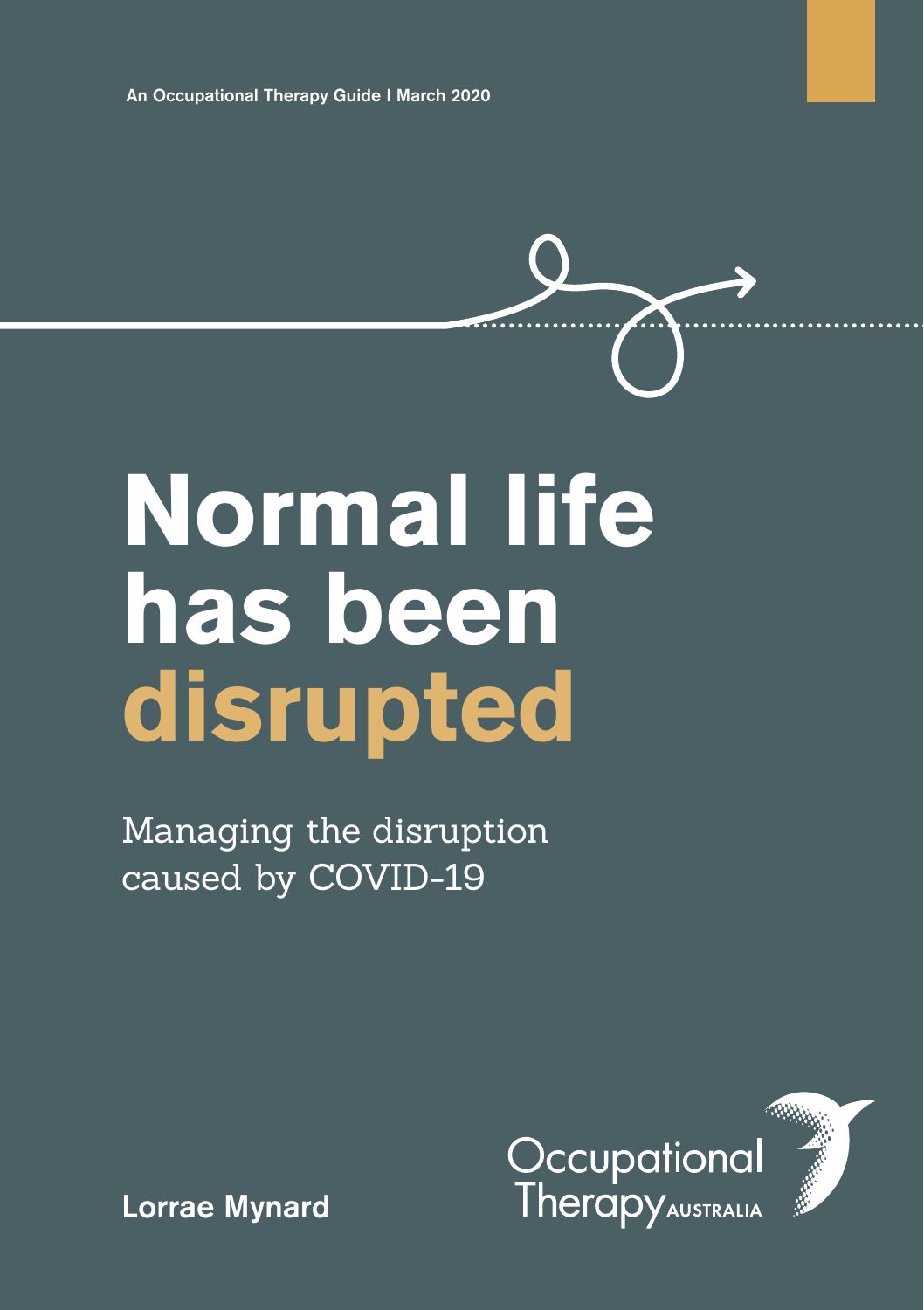### **Normal life has been disrupted**

COVID-19 is causing widespread disruption to daily life for people across the world. While supporting social distancing recommendations and movement restrictions to keep our communities safe from the virus, we also need to be mindful of how disruption can affect our mental health, fitness and occupational health.

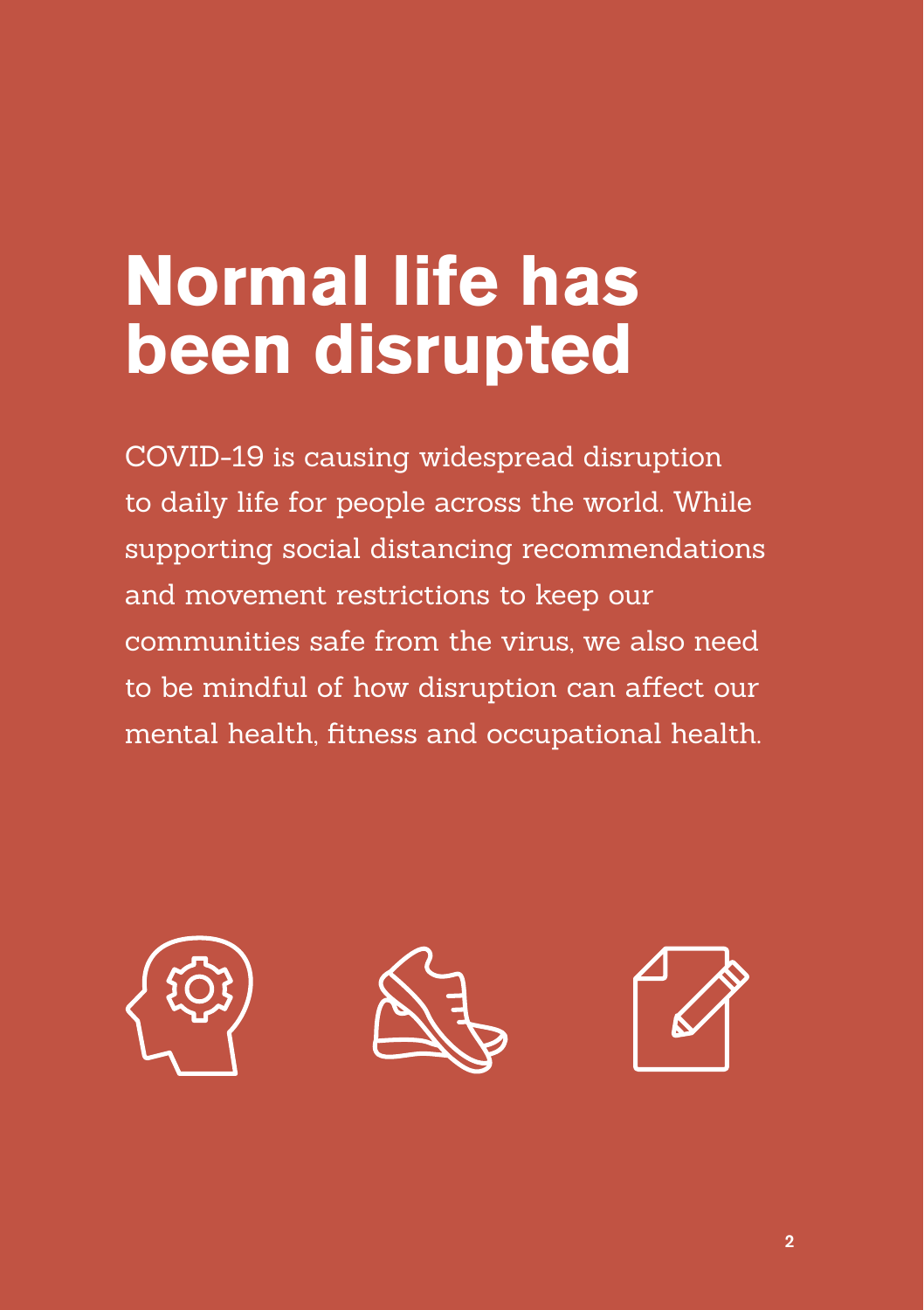

### **What can we do?**

Many people will be spending much more time in their home, so let's rethink how to adapt our daily lives by looking at:



**[Productivity](#page-3-0)**



**[Self-care](#page-9-0)**



**[Leisure](#page-14-0)** 



**[Your Space](#page-17-0)**



**[Routines](#page-19-0)**



**[Roles](#page-24-0)**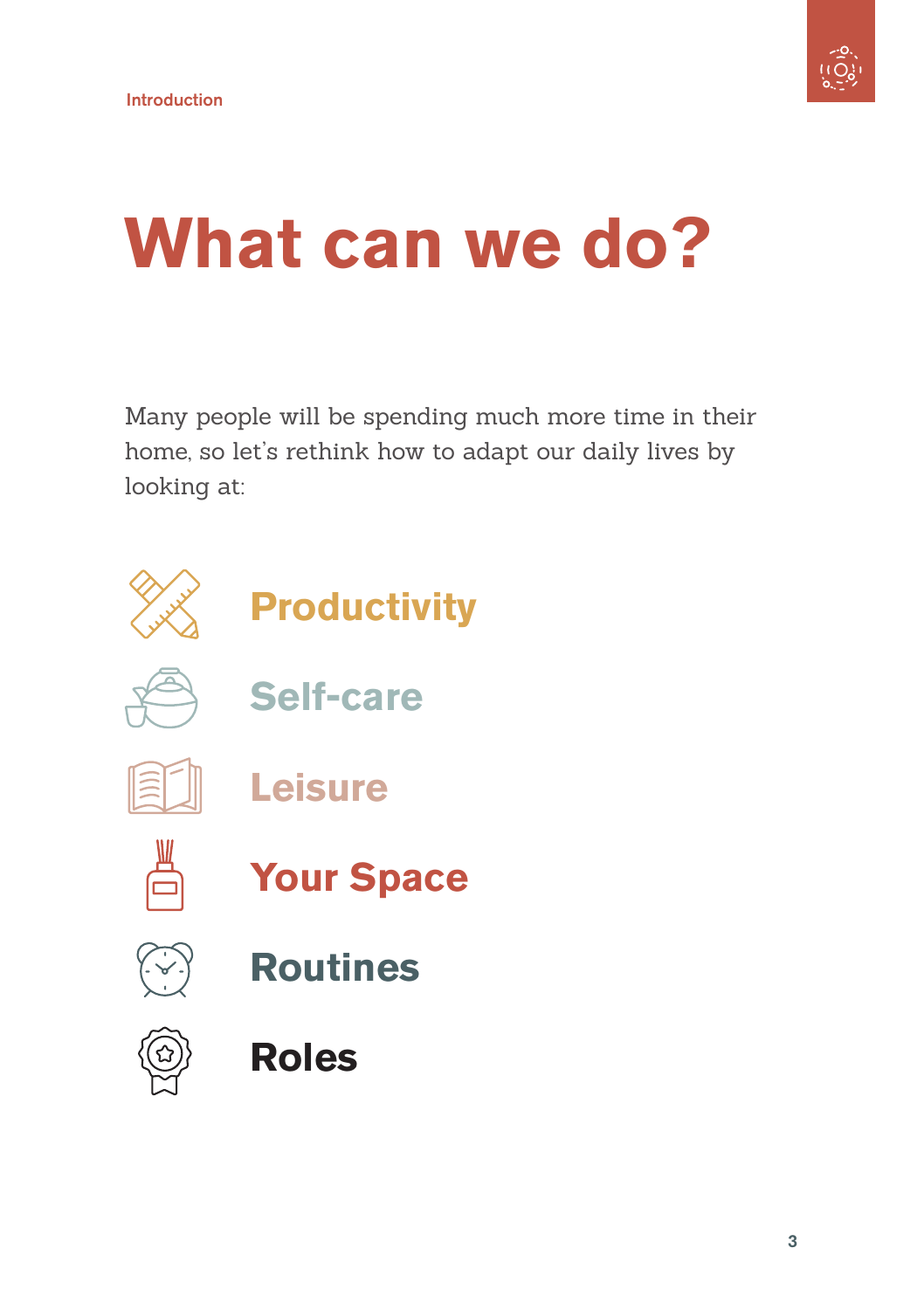<span id="page-3-0"></span>

This includes everything you do for your paid or voluntary work, learning or studying, caring and anything that contributes to your family and community. The current restrictions may affect people very differently depending upon what you usually do throughout your week.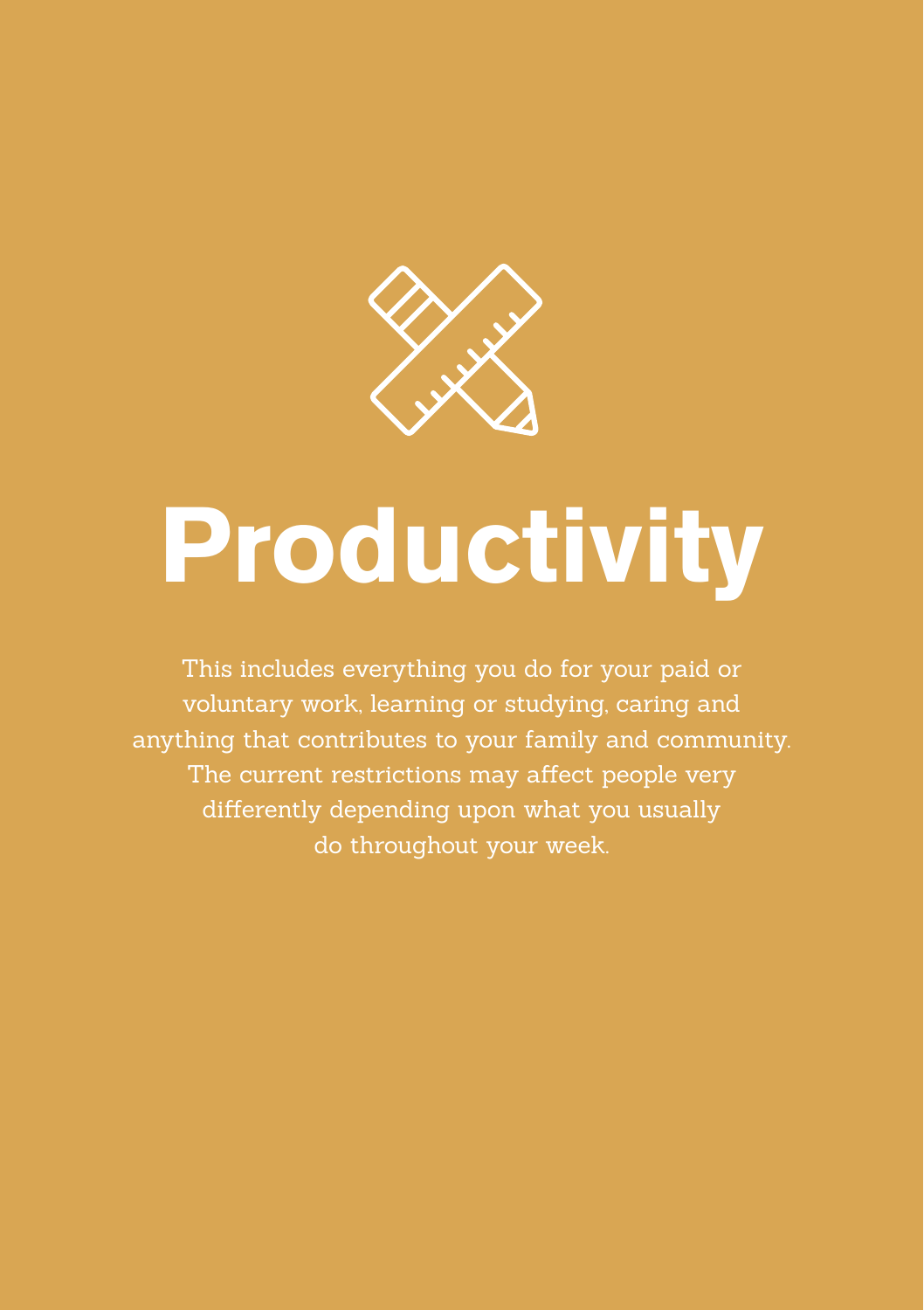



#### **Office Workers**

For people who work in an office environment it may be relatively straightforward to undertake the same or similar work tasks from home. Some people may need to become familiar with online meeting platforms to keep the work going.



#### **Customer Service**

Those who are used to working in more direct customer service may be reassigned to completing desk-based tasks to support other aspects of the organisation's business.



#### **Students**

Students who usually attend classes at school and on campus may need to adjust to learning in an online format or with parental input.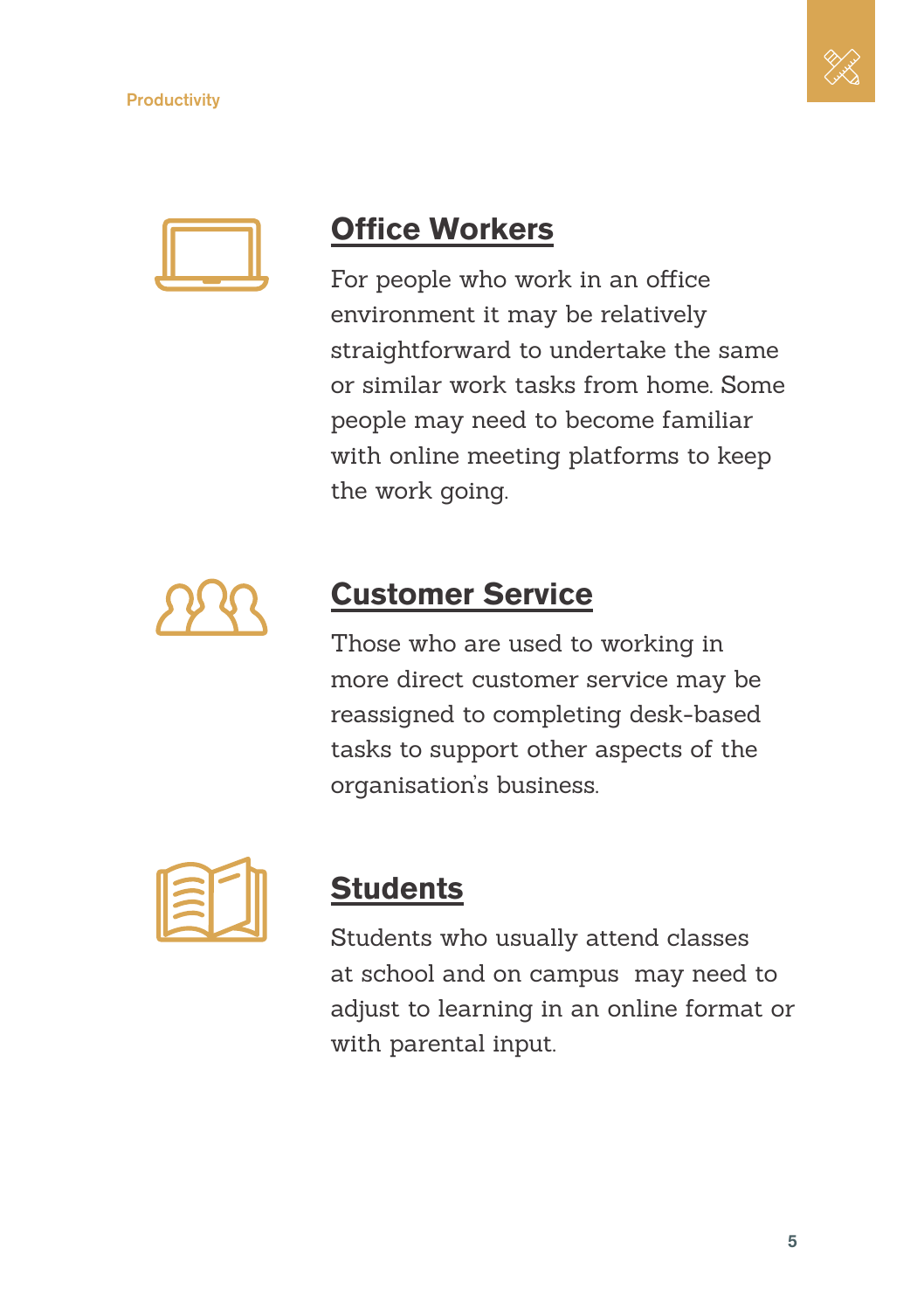



#### **Set up your workstation**

If you are going to be doing a lot of work or study from home, it is important to aim for a well set-up workstation, as this may become your main place of work for the immediate future.

Look into whether you can access equipment such as a desk chair, desk of suitable height, keyboard, mouse and monitor if you are using a laptop.

There are lots existing resources and advice for working from home. Now is a good time to check them out.

Be deliberate about keeping in touch with colleagues, fellow students or peers. Phone, Skype or FaceTime to check in that people are doing OK.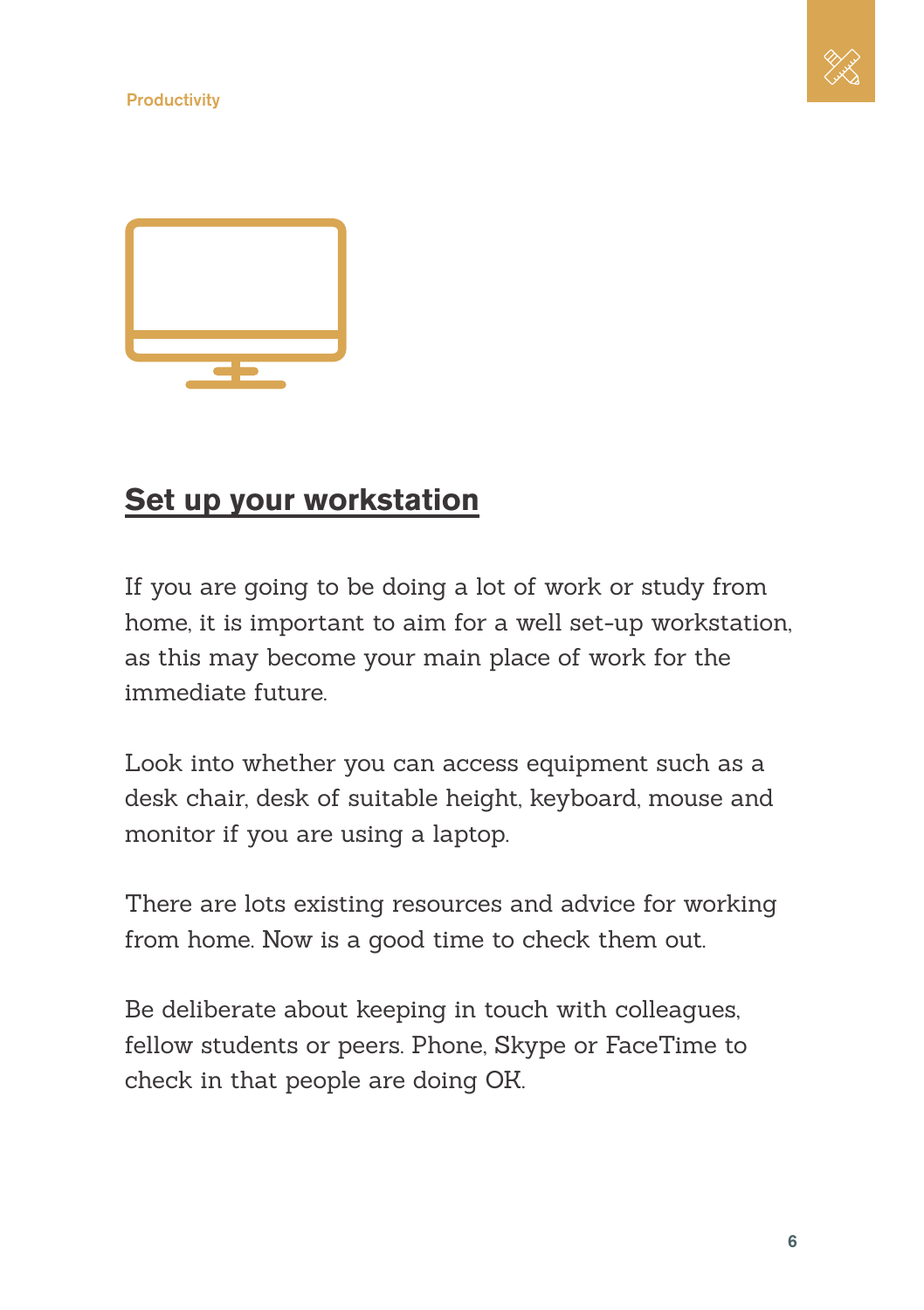

#### **Business As Usual?**

Some people will continue going to their workplace, but the ways of doing things may change and/or the pace may become very pressured in responding to the COVID-19 situation (e.g. healthcare and emergency workers, government leaders, delivery workers).

It's super important to make sure you still eat, drink and take breaks to get through your shift and that you support colleagues by checking in with each other regularly.

Reach out if you need support dealing with new and difficult situations. Your contribution to the work will be reduced if you become physically or emotionally depleted.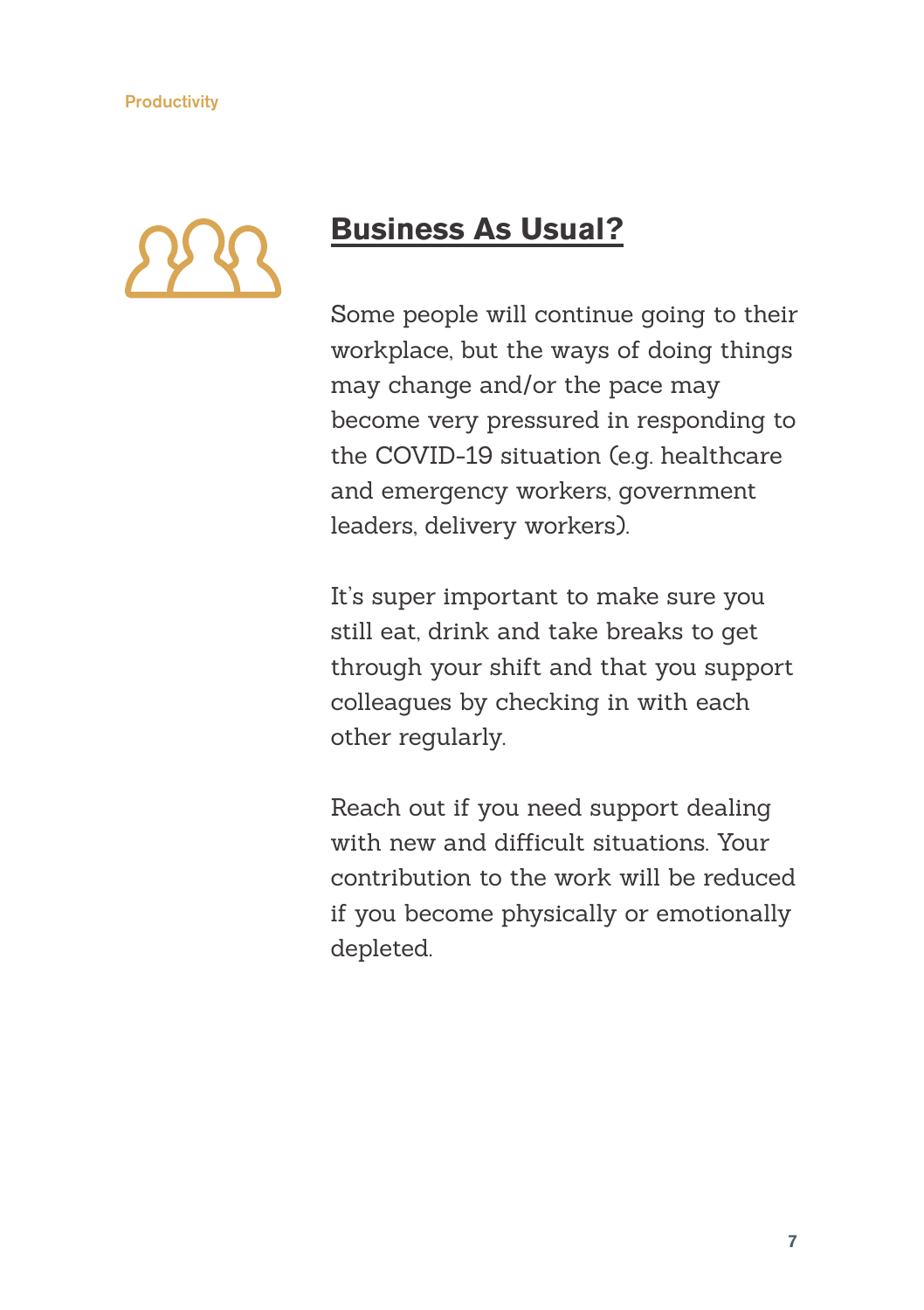



#### **Move into something new**

For others who work in industries that provide direct customer service and are decreasing services, closing temporarily or permanently, this may be a very frightening time.

Depending on your skills, experience and location there may be an opportunity to move into a new role within industries that are taking on more staff to support their pandemic response, such as:

- healthcare
- cleaning
- delivering for online shopping
- government, biotechnology
- pharmaceutical companies
- web-based communications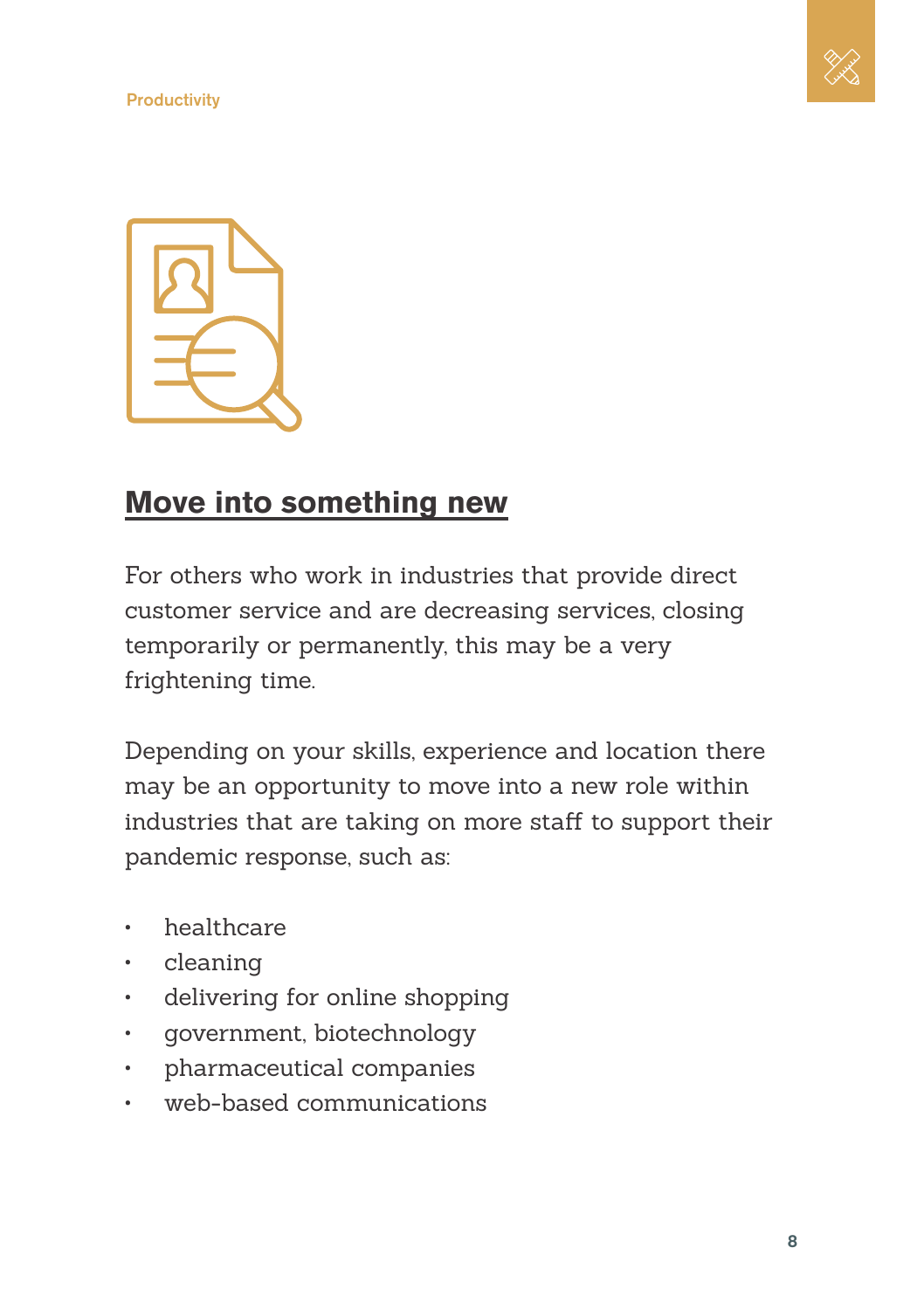

#### **If you can't find work**

Not everyone will be able to readily find new employment. It will be important to seek early advice about entitlements and supports that may be available through Centrelink. If you're out of work, consider what else you can do to stay productive. While securing an income is essential, you may still be able to do things that give you a sense of achievement and satisfaction through making a contribution. This is really important for supporting mental health and wellbeing.

- Take an online course. There are many free and low-cost courses available through platforms like Coursera, FutureLearn and EdX,
- Get some spring cleaning or maintenance tasks done around the home or garden,
- Support others provide childcare so that friends or family members who work in essential services can continue attending work in the event of school closures, or offer to shop or collect prescriptions for elderly family members or neighbours,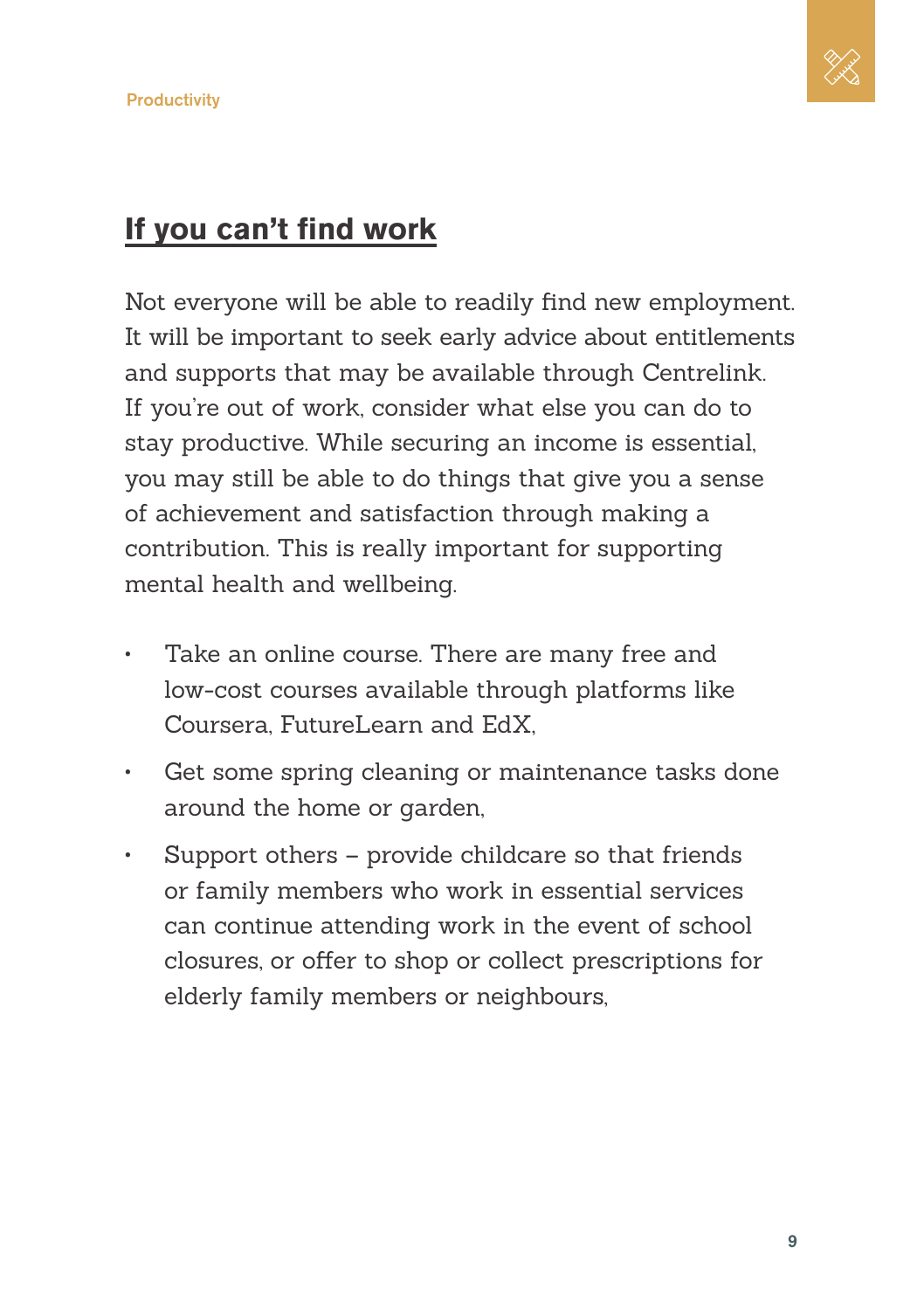<span id="page-9-0"></span>

## **Self-Care**

Looking after yourself and your space.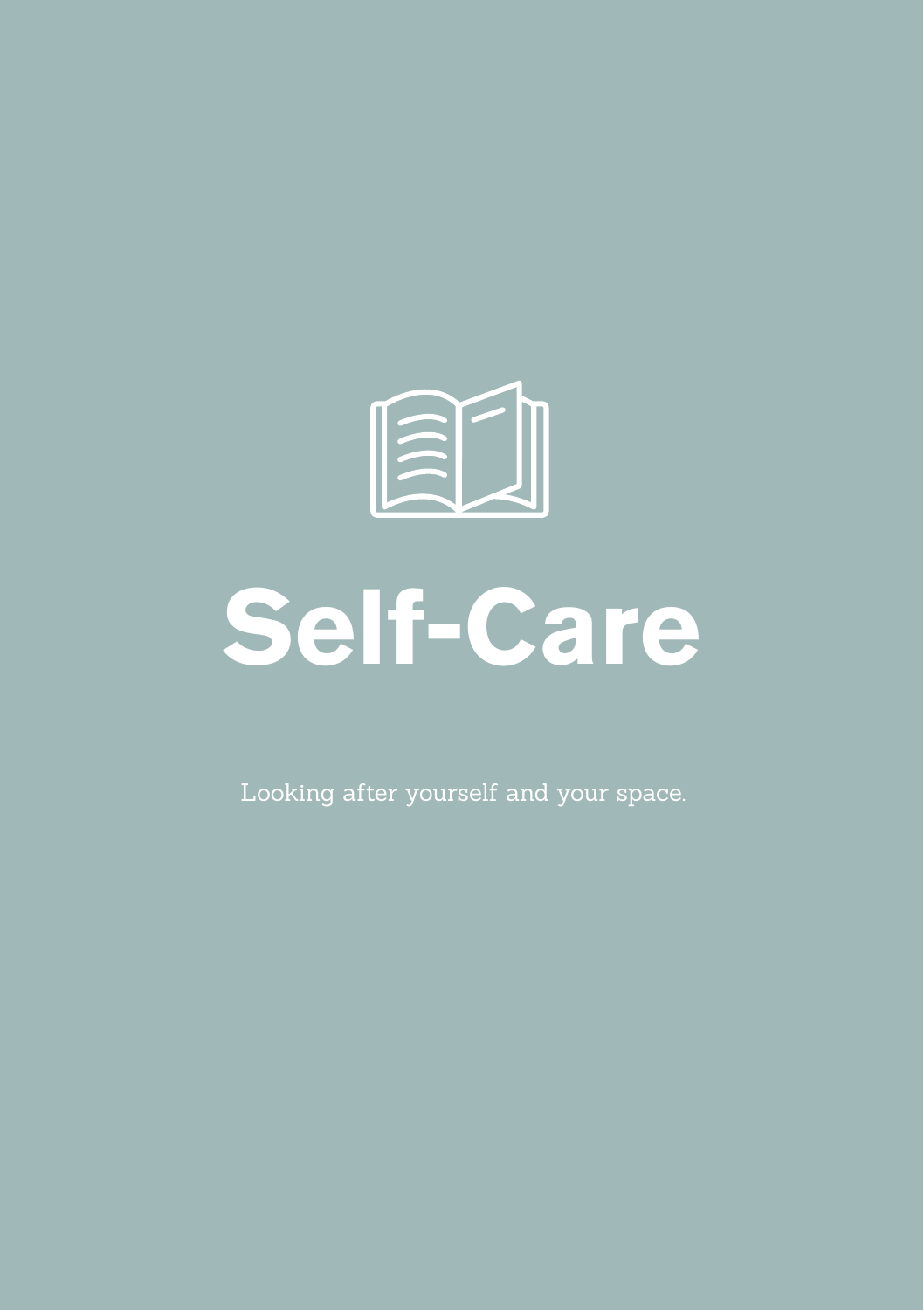



#### **Personal Care**

Most personal care tasks shouldn't be disrupted by the current situation, but do make sure to reach out for help if you don't have the things you need to support health and hygiene, like medicine and soap.

### **Health Support**



Many people see health professionals as part of their regular self-care. Check with clinics you attend whether it is still possible to come in for appointments. Other clinics may be able to offer home visits or telehealth or online appointments.

#### **Mental Health Support**



Be aware of your own mental health in this distressing time. Reach out to your usual care providers, telephone or use online support services if you need mental health support .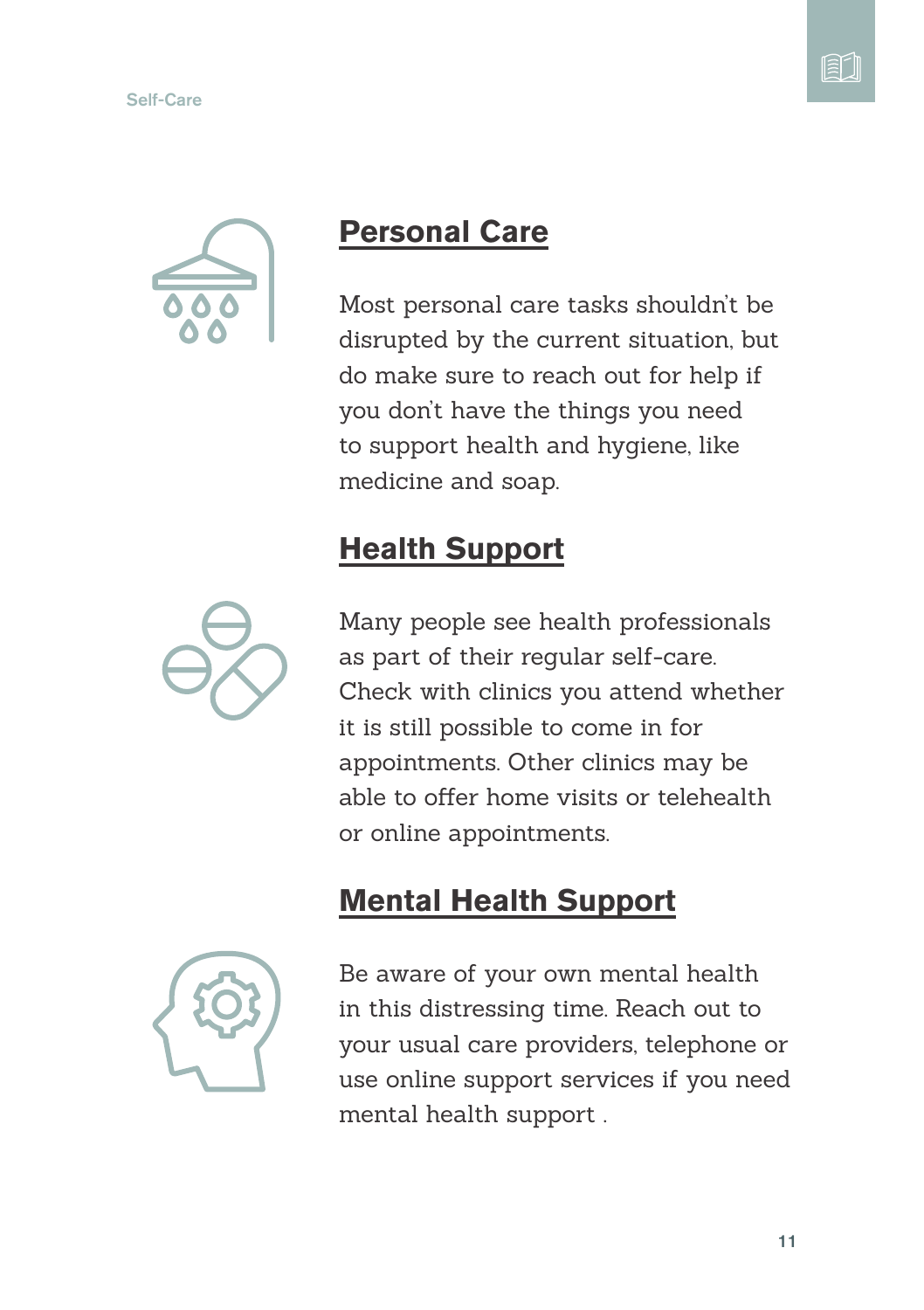

#### **Shopping & Food**

Shopping for food and household essentials may radically change. Keep an eye on what is happening in your local area and consider whether it is still possible or advisable to shop in person. (It might be good to have an outing). If you were already using online shopping, adapting this task may be easy for you, if you weren't and you have internet access then now is the time to ask someone to show you how to make an online order.

Don't rely solely on takeaway or Uber Eats. Over a period this will be financially costly and a less healthy option. Aim to prepare balanced, nutritious meals. They don't need to be fancy. Pull out a recipe book or watch an online video to develop your skills in the kitchen.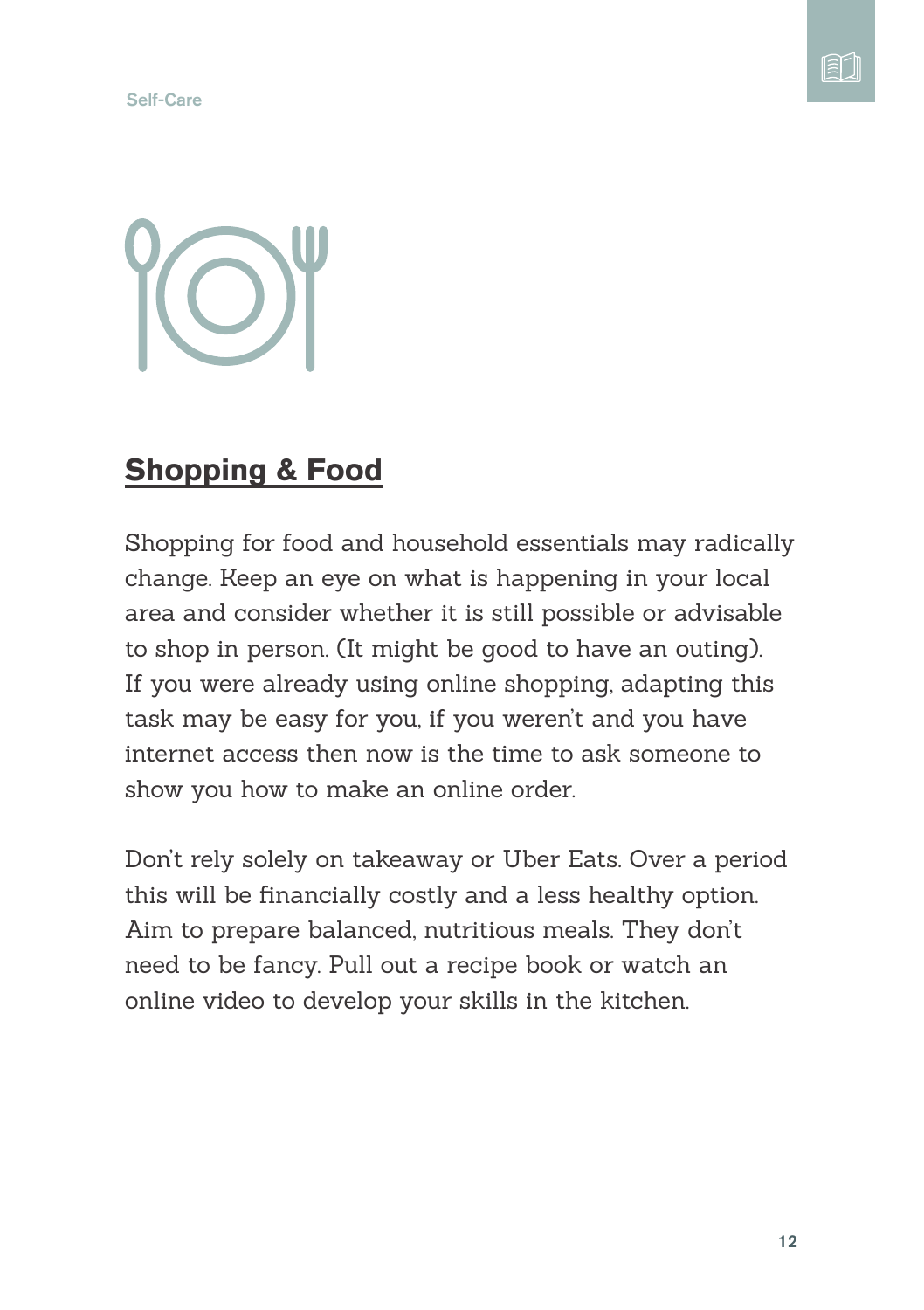



#### **Exercise**

Exercise is very important for maintaining physical and mental health.

Be deliberate about including exercise in your day. Perhaps you could try a Zumba class on Youtube, download instructions for stretching or bodyweight exercises or dust off that exercise bike, trampoline or treadmill and hop on.

Get some incidental exercise when gardening, cleaning the windows or sweeping the driveway.

And if it's possible to leave your home, you could enjoy a change of scenery by taking the dog for a run, visiting a park or doing a walking tour of the neighbourhood.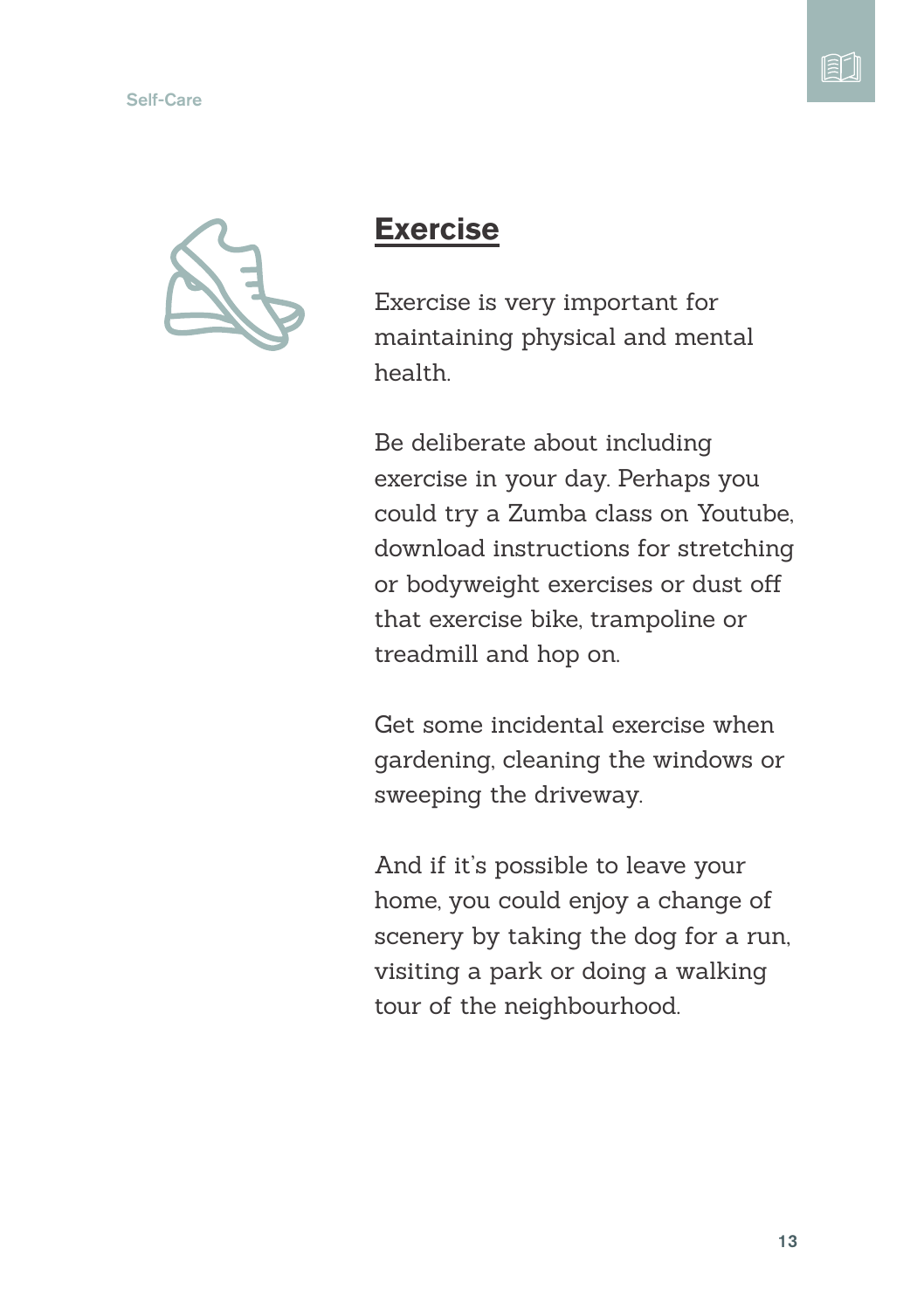#### **Sleep**

Sleep is also really important for your health!

When you don't have to be somewhere the next day it can be hard to get to bed on time and easy to sleep through your usual alarm.

Be disciplined, (which is also being kind to yourself) and keep regular bedtimes and waking times.

If you're having trouble getting to sleep, tune out of devices in the hour before bedtime. Try having a hot drink (not caffeinated), take a warm bath, listen to relaxing music, or do something that helps you to wind down.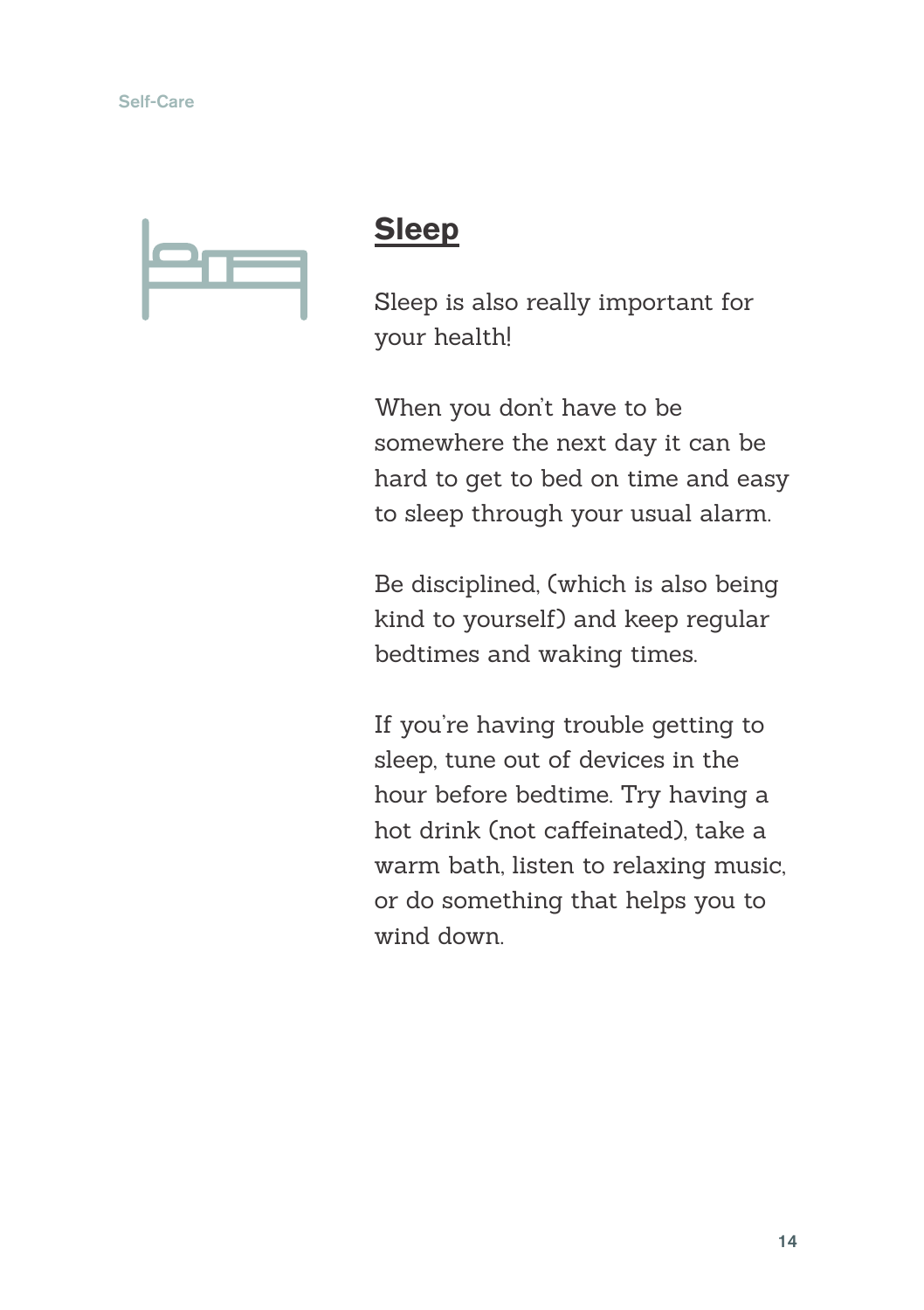<span id="page-14-0"></span>

## **Leisure**

It's really important to make sure we still pursue those things that can recharge us and bring pleasure. Don't fall into just bingeing on movies and TV series. Be deliberate about substituting activities that you would usually do.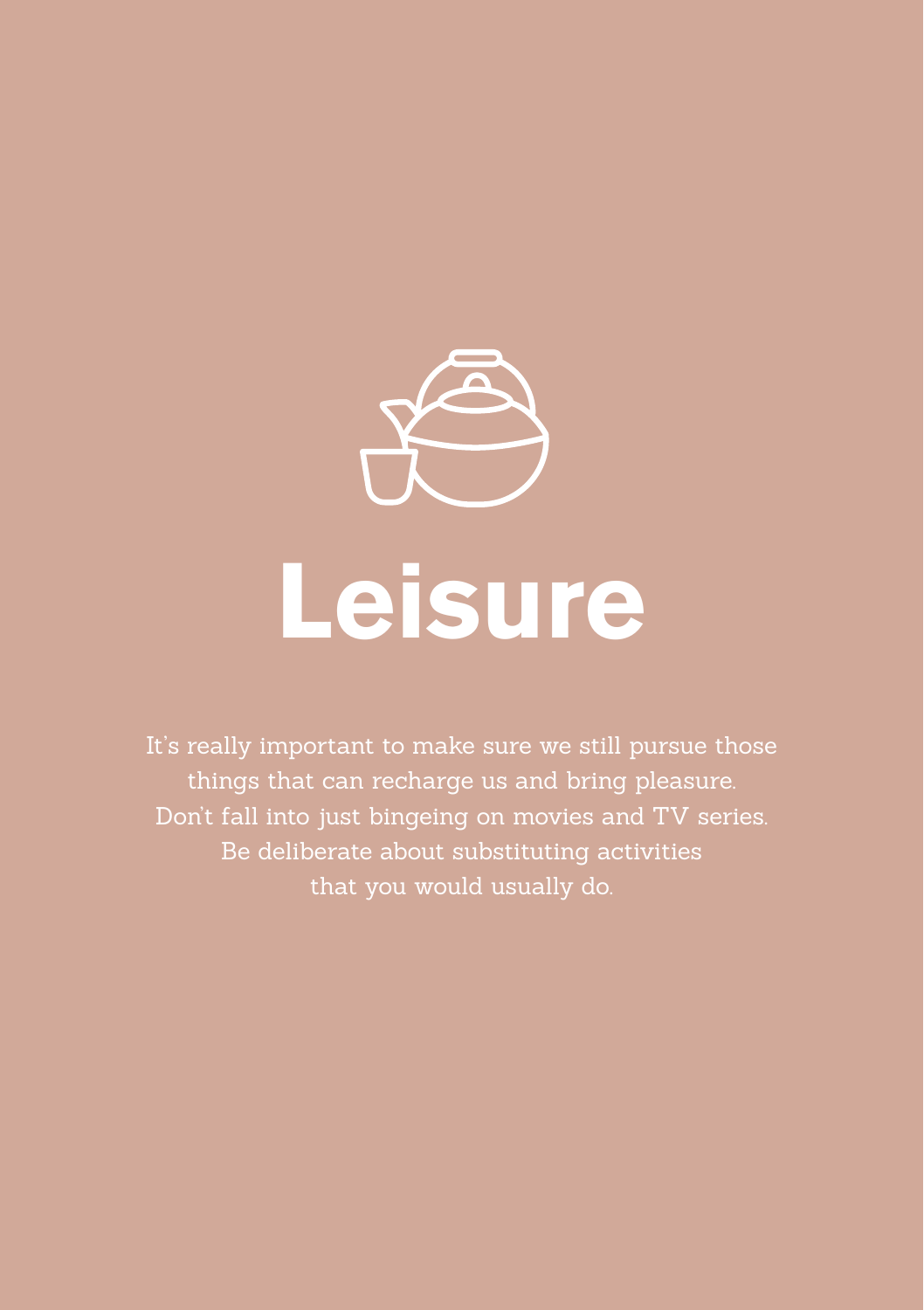Leisure





#### **Leisure ideas to try**

- Listen to your favourite album, livestream a concert or watch a movie simultaneously with a friend and talk about it on the phone,
- Go to a virtual exhibition by looking through a coffee table book or browsing a gallery's online collection,
- Do some armchair travel by watching a documentary,
- Subscribe to a pay TV service to continue watching your team,
- Plan and stage your own household concert: share jokes, skits, magic tricks or musical performances,
- Jump online and learn how to use your local library's electronic resources. There's books, magazines, audiobooks, movies and more — all for free.
- Take a drive and admire the scenery, or visit somewhere you can enjoy some fresh air and a new view without mixing with other people .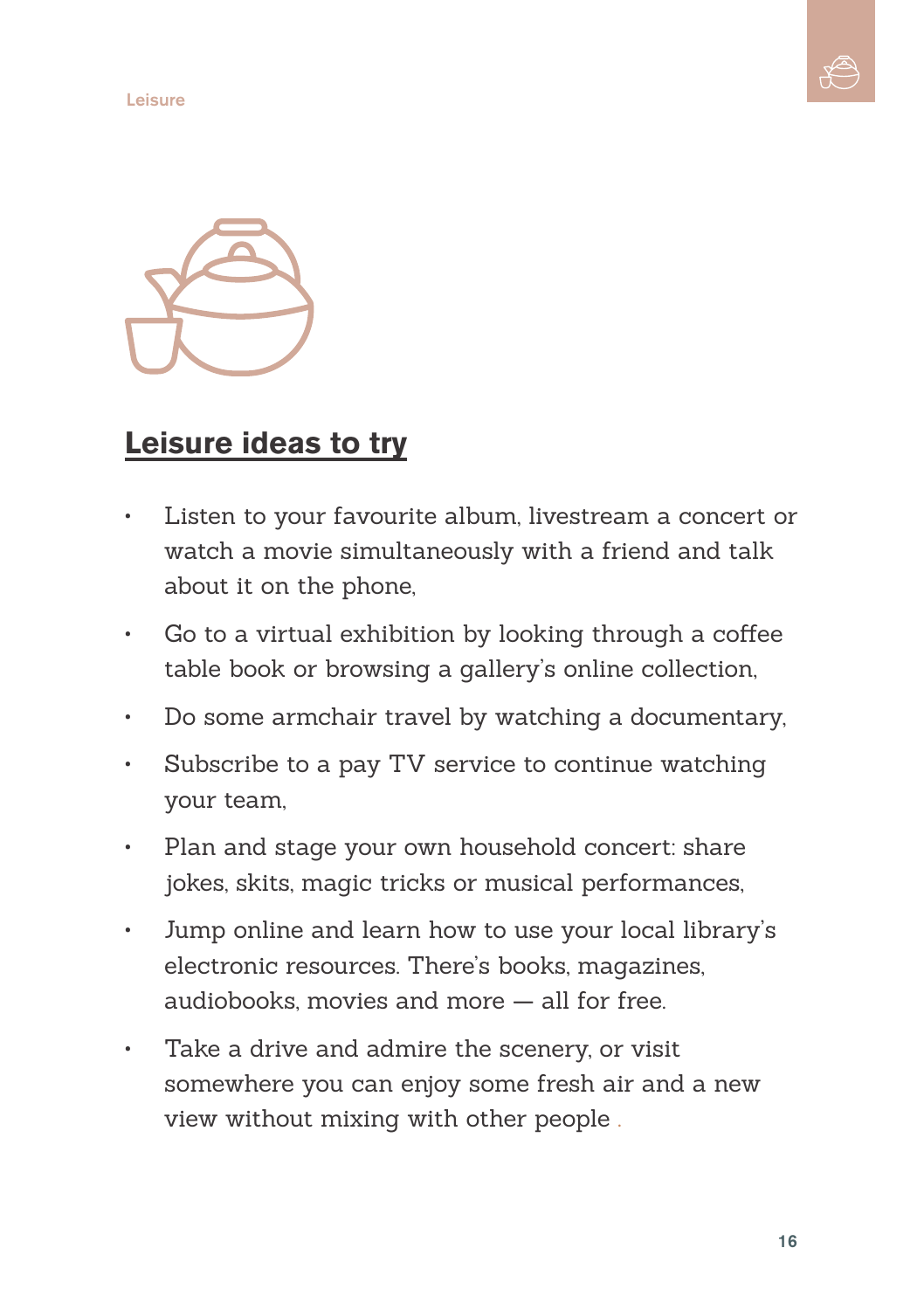



#### **Personal Projects**

It looks like we'll all be spending a whole lot more time at home over the next few months so this could be the perfect time to start or complete a personal project. Do something you've long been putting off:

- Reimagine your garden layout
- Put together a photo album
- Master a new skill in the kitchen or workshop
- Organise cupboards, sheds, garage
- Learn to play a new piece on the piano or guitar
- Finish that quilting project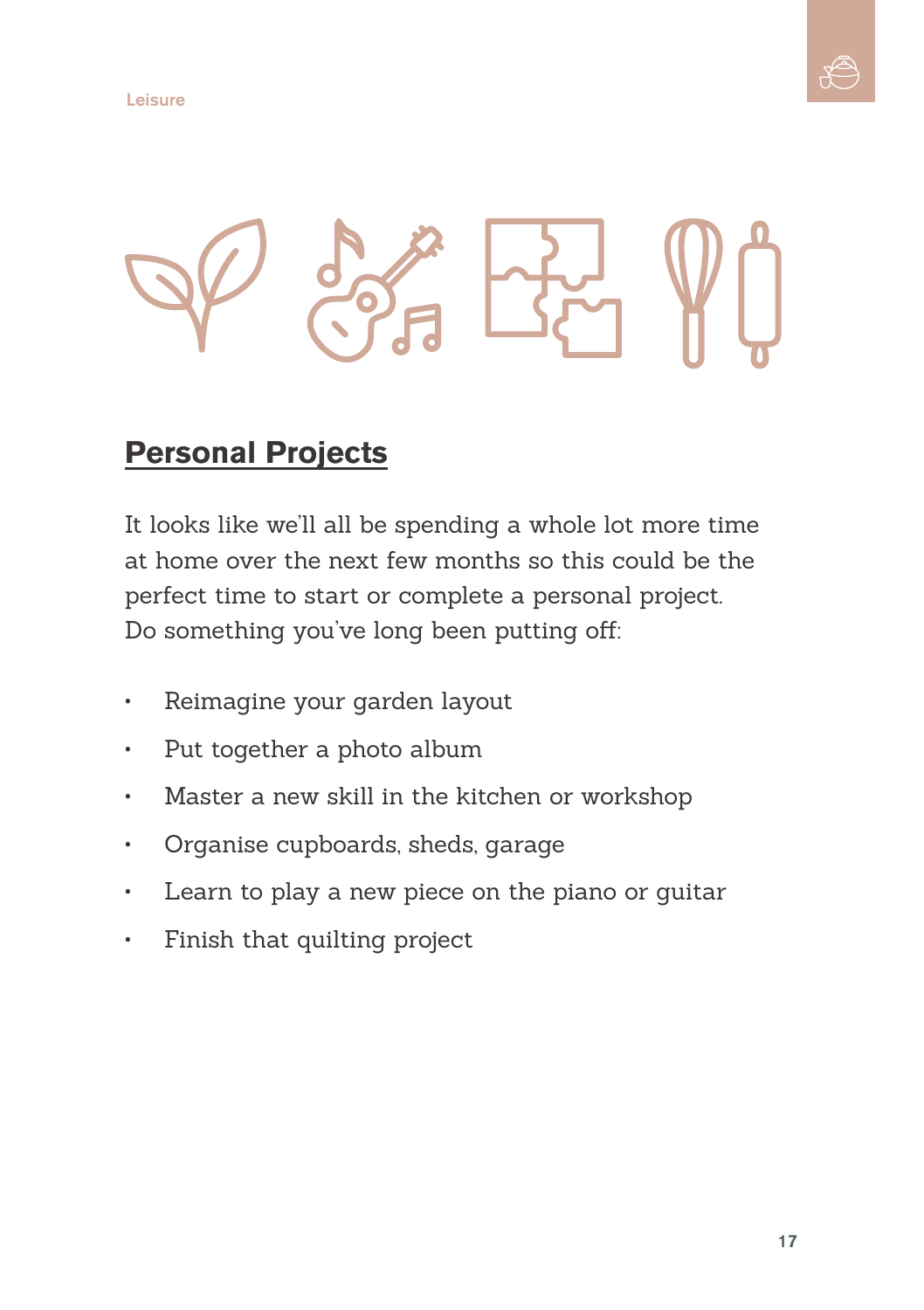<span id="page-17-0"></span>

Our lives occur in the context of an environment and making changes to our space or objects can support our engagement and comfort.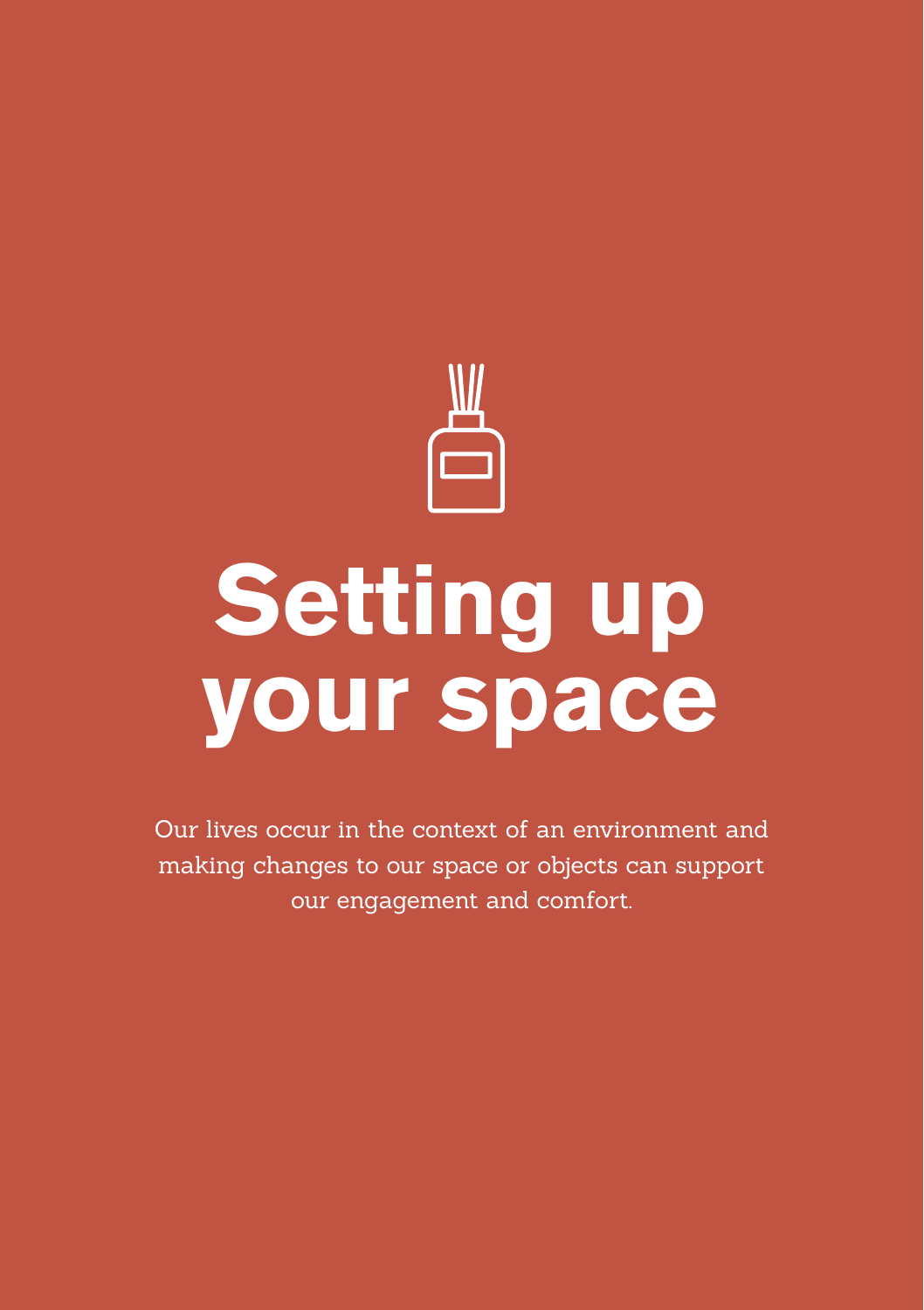



#### **What can you source?**

Consider whether there are any things you can bring into your environment to help you during this time of more restricted community movement e.g. source items like books, office or exercise equipment and materials to participate in hobbies or maintenance tasks.



#### **Nourishing your senses**

Sounds, taste, fragrance, visual surroundings - what makes you feel comfortable and engaged?

Put on music to lift your mood. Open a window for fresh air or to have some background noise. Or you may need earplugs to enable you to focus on work.

Listen to talkback radio to feel less isolated. Use herbal tea or essential oils. Put a bunch of flowers or a small branch of leaves in a vase to brighten your space.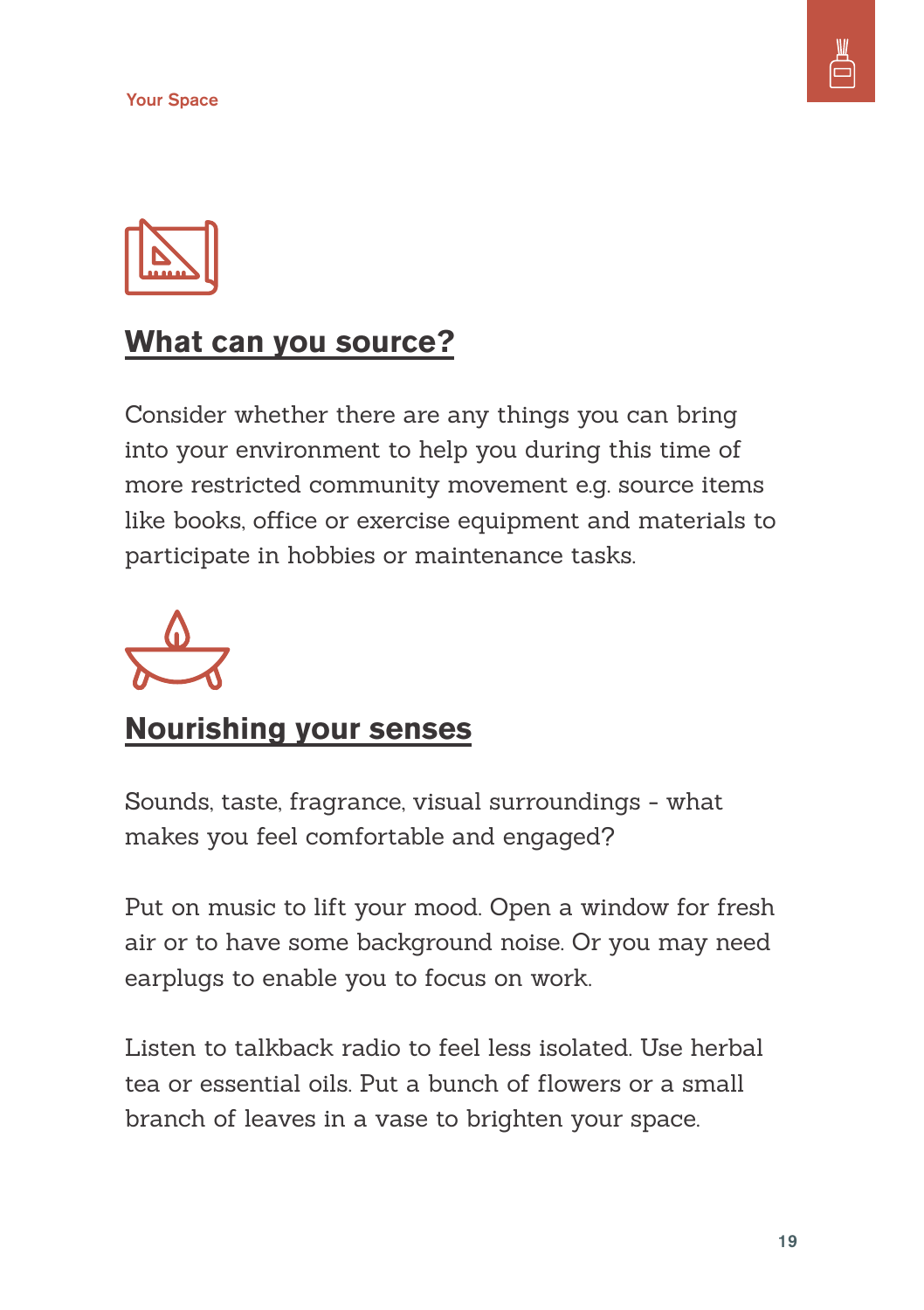<span id="page-19-0"></span>

## **Routines**

Routines provide the pattern for our daily lives and generally support us in being able to do the things we need to do, when we need to do them. Having a predictable routine can give us a sense of stability.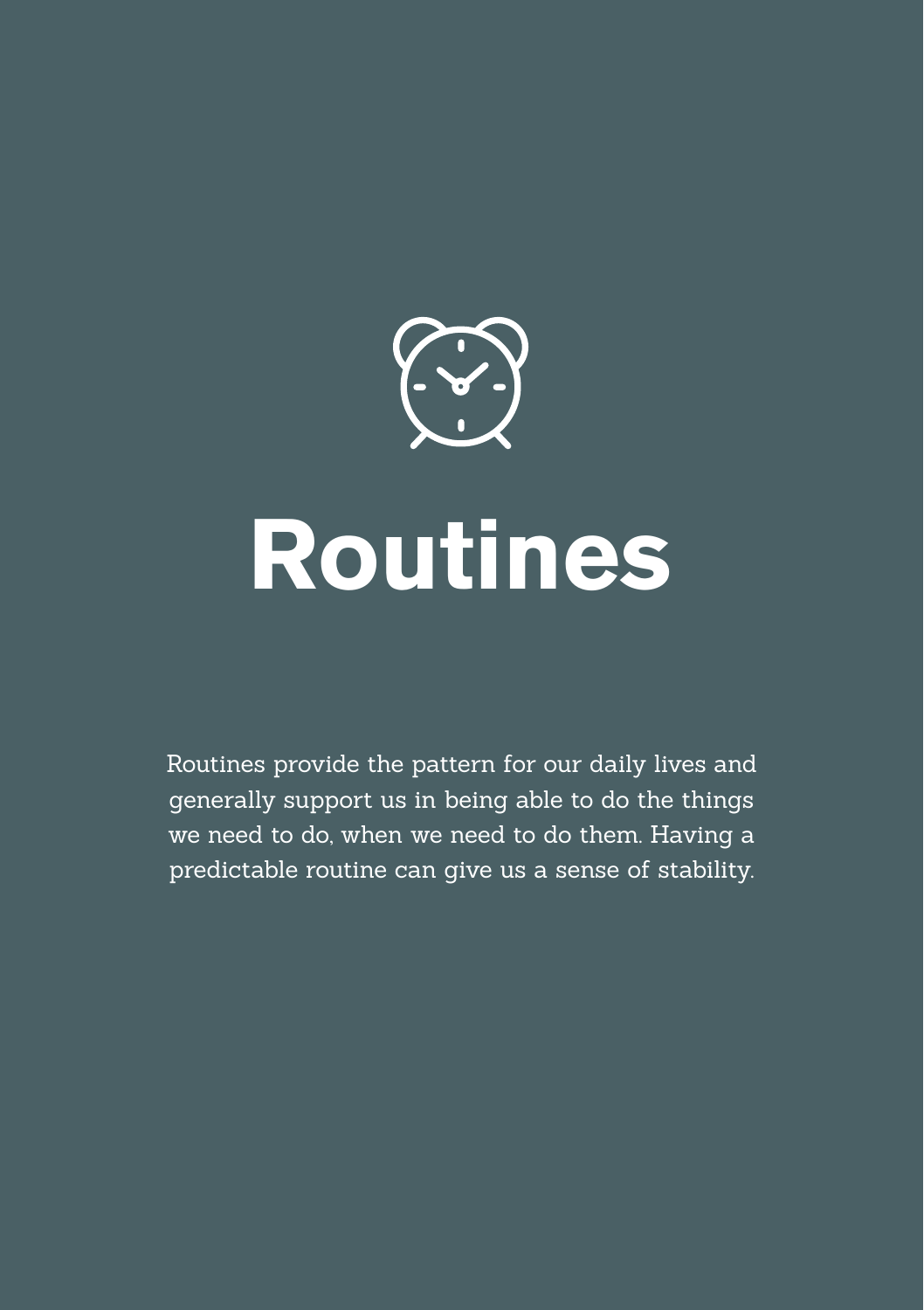

#### **Keep as much routine as you can**

For many people, usual routines may be seriously disrupted by extreme social distancing measures and industry shut-downs.

It's really important to try to maintain as usual a routine as possible or to create a routine that can become the 'new normal' for you and your household during this period.

Try to maintain a similar daily routine, although the location of activities may change.

- If you're working from home, work during the same hours that you would in your usual workplace,
- If you have school aged children at home, try to maintain the same sort of pattern as the usual school day, doing school tasks during usual class times, taking meal and play breaks at their usual times,
- Get up and go to bed at your usual times.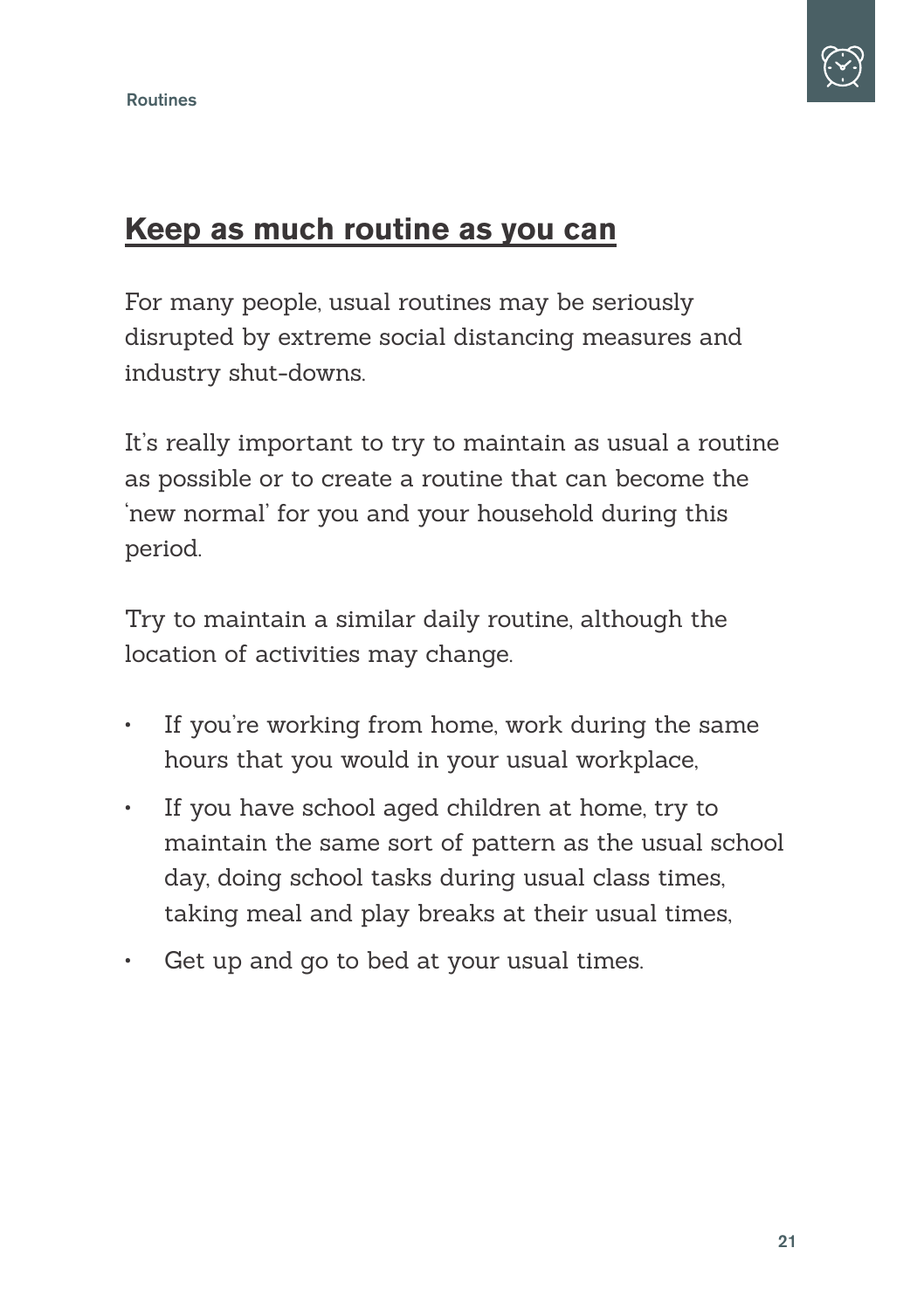

#### **Keep as much routine as you can**

Consider ways to simulate your usual weekly activities to prevent becoming disconnected. Aim to do these at the same time they would normally occur in your week. e.g.

- Follow along with dancing videos when you can't go to dancing lessons,
- Shoot hoops and do drills in the driveway instead of basketball,
- Do a dog training session in the hallway instead of at obedience school.

If active transport is part of your usual routine still get out for that walk, run, skate, blade, scoot or cycle in your locality.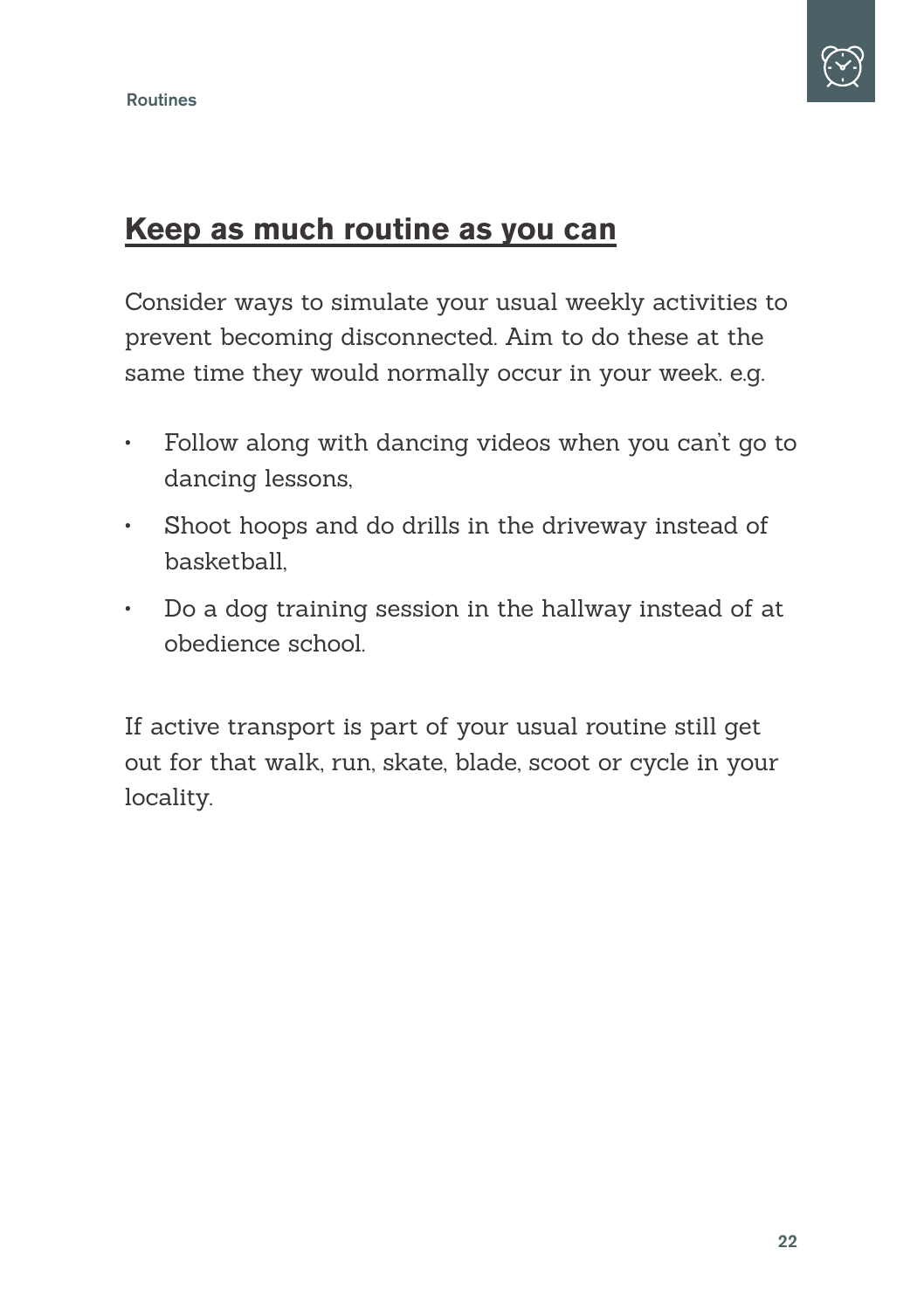Routines





#### **Write up a timetable**

If you're working from home you might find it hard to put clear boundaries on 'home' tasks and 'work' tasks, so keeping a structured routine may help to clearly differentiate each to avoid distraction.

It will be important to negotiate between the adults in the home about how work-from-home needs and child care can be managed, being clear about who is available at any given time to respond to childrens' needs. Writing out a timetable might help.

It might sound crazy, but some adults and kids may feel more connected to their usual routines by wearing clothes or accessories that identify the activity you are focussed on – such as wearing a work lanyard or putting on school uniform.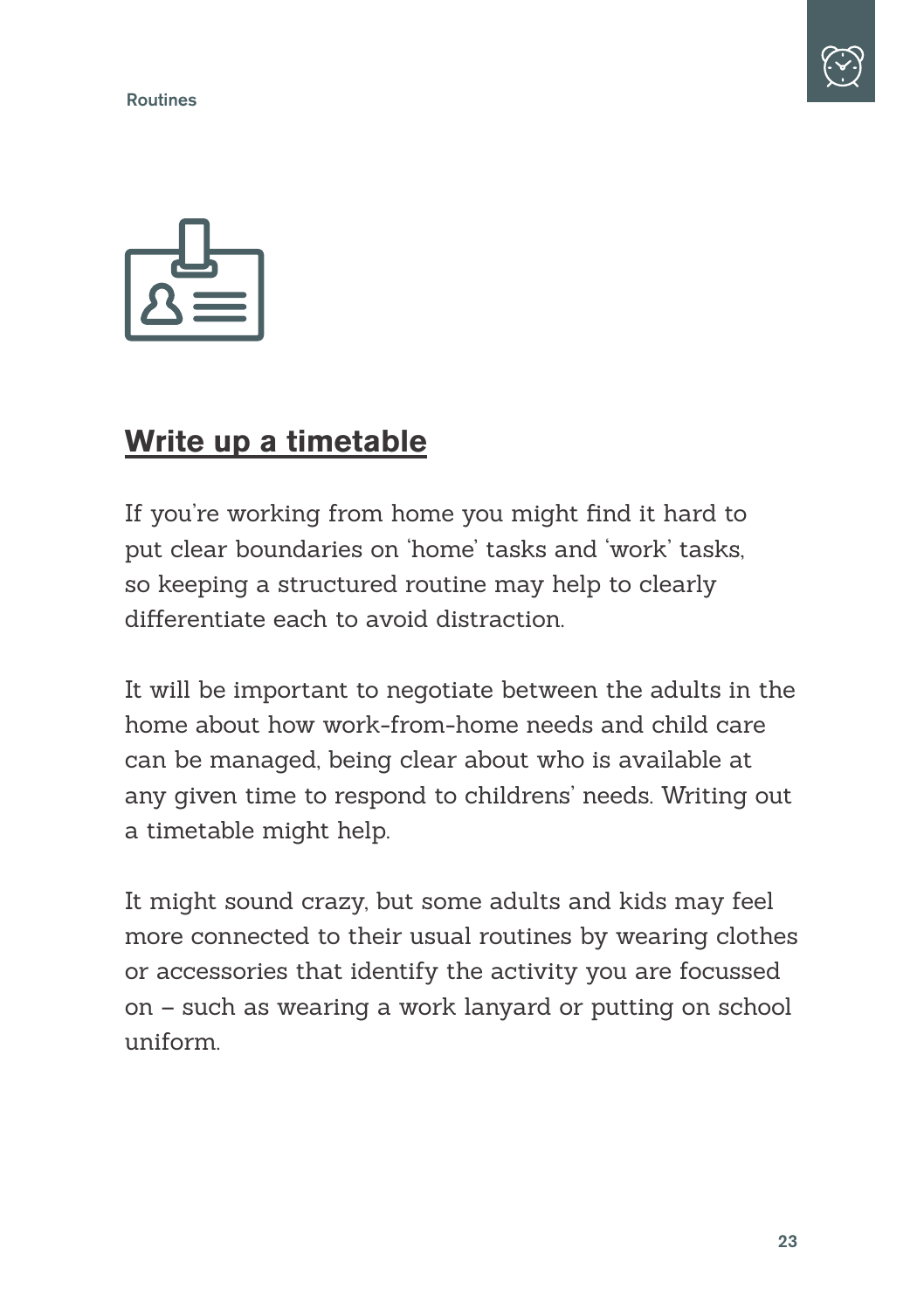Routines





#### **Finding Balance**

It's really important to aim for a balance of self-care, productivity and leisure occupations in your routine.

Think about balancing your routine in terms of the spaces and objects you use. Avoid spending all of your time using devices or sitting in one space. Variety is important. Try gentle stretching exercises during online lectures. Stand up during phone calls or sit on the couch when reading documents.

Manage the risk of feeling socially isolated by building social interactions into your day.

Be careful about how much time you spend consuming the news. Not only can this amp up anxiety, it might also be a distraction from other things you need to be doing.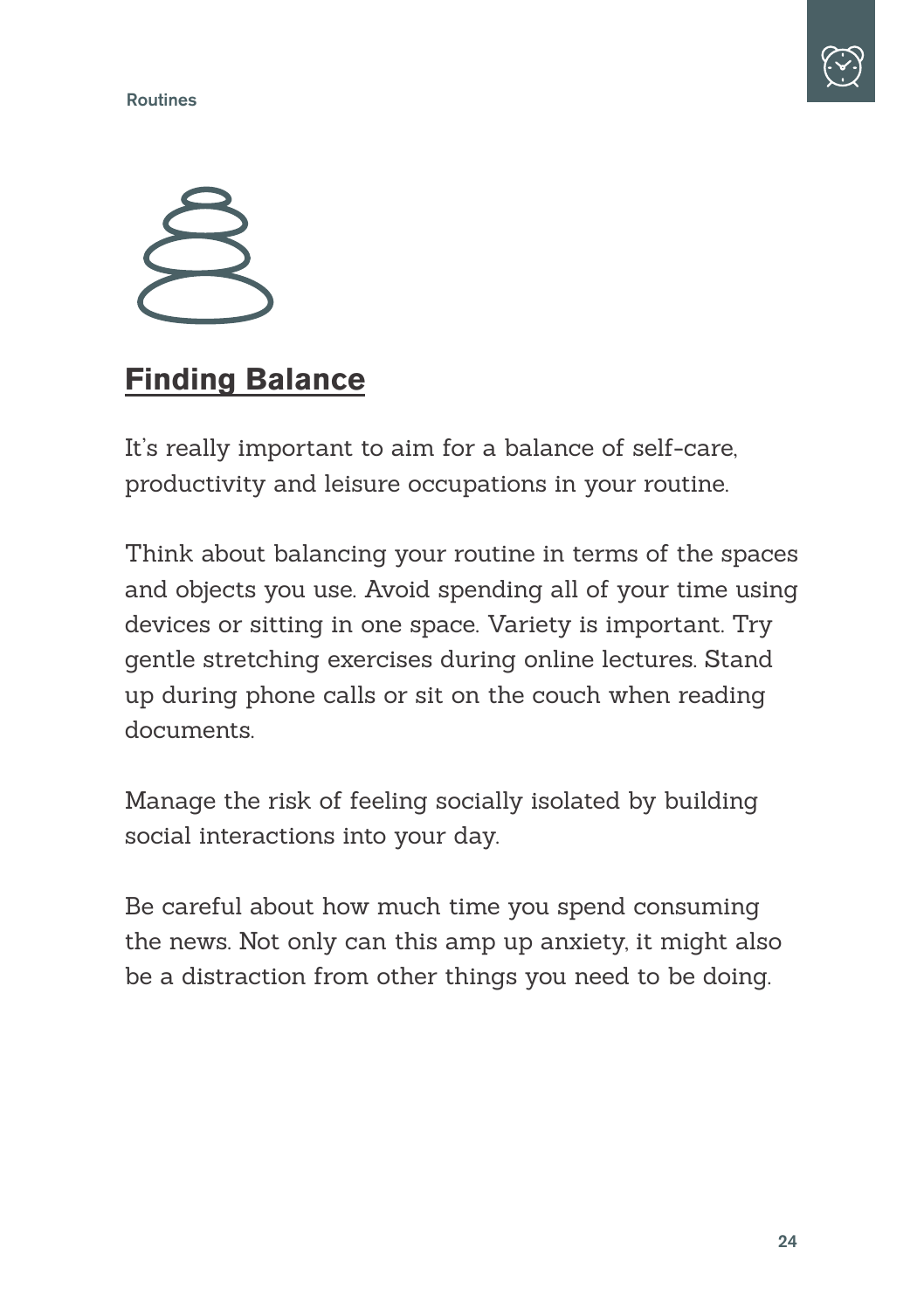<span id="page-24-0"></span>

Roles describe the things we do and how we relate to people around us. These include things like being a student, a worker, a club-member, a hobbyist, a parent, sibling, or friend.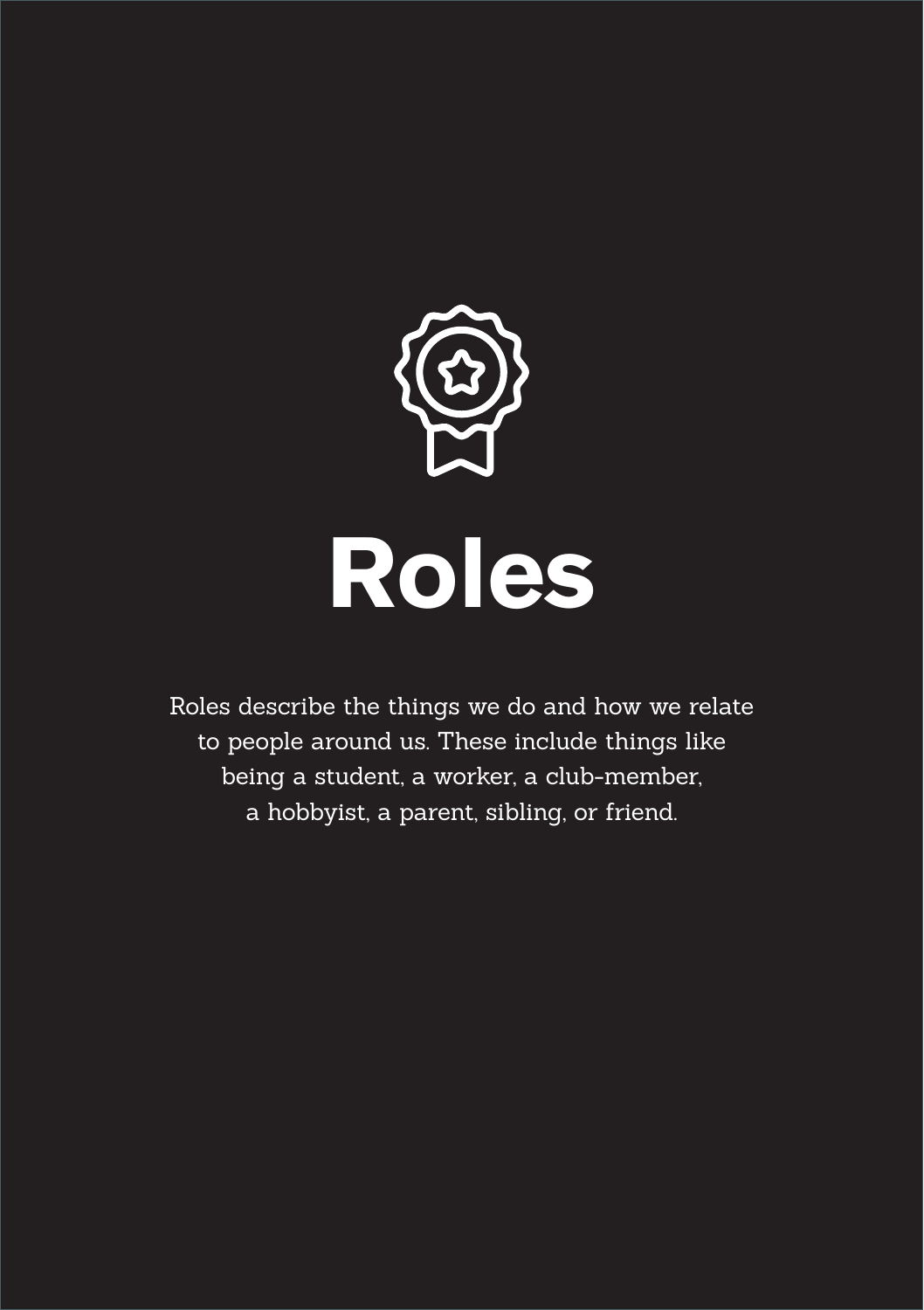

#### **What are your usual roles?**

Think about the roles that you identify with and consider how you can maintain and even develop these during this time of social distancing and isolation.

What are your local community groups, clubs and churches doing to provide creative and online methods for meeting? Take advantage of these to maintain engagement in your usual networks and ask for help if you're not familiar with using online platforms.

Online tools can help you stay in touch with friends and family. Play a web-based boardgame with a friend or sibling or read a book to your grandchildren over Skype.

Try an old-fashioned way of relating to people – pick up the phone and have a long chat. Write a letter or card. Make something to post to someone.

This is a good opportunity to revive the role of being a neighbour. Check in with, and even get to know, the people who live nearest to you.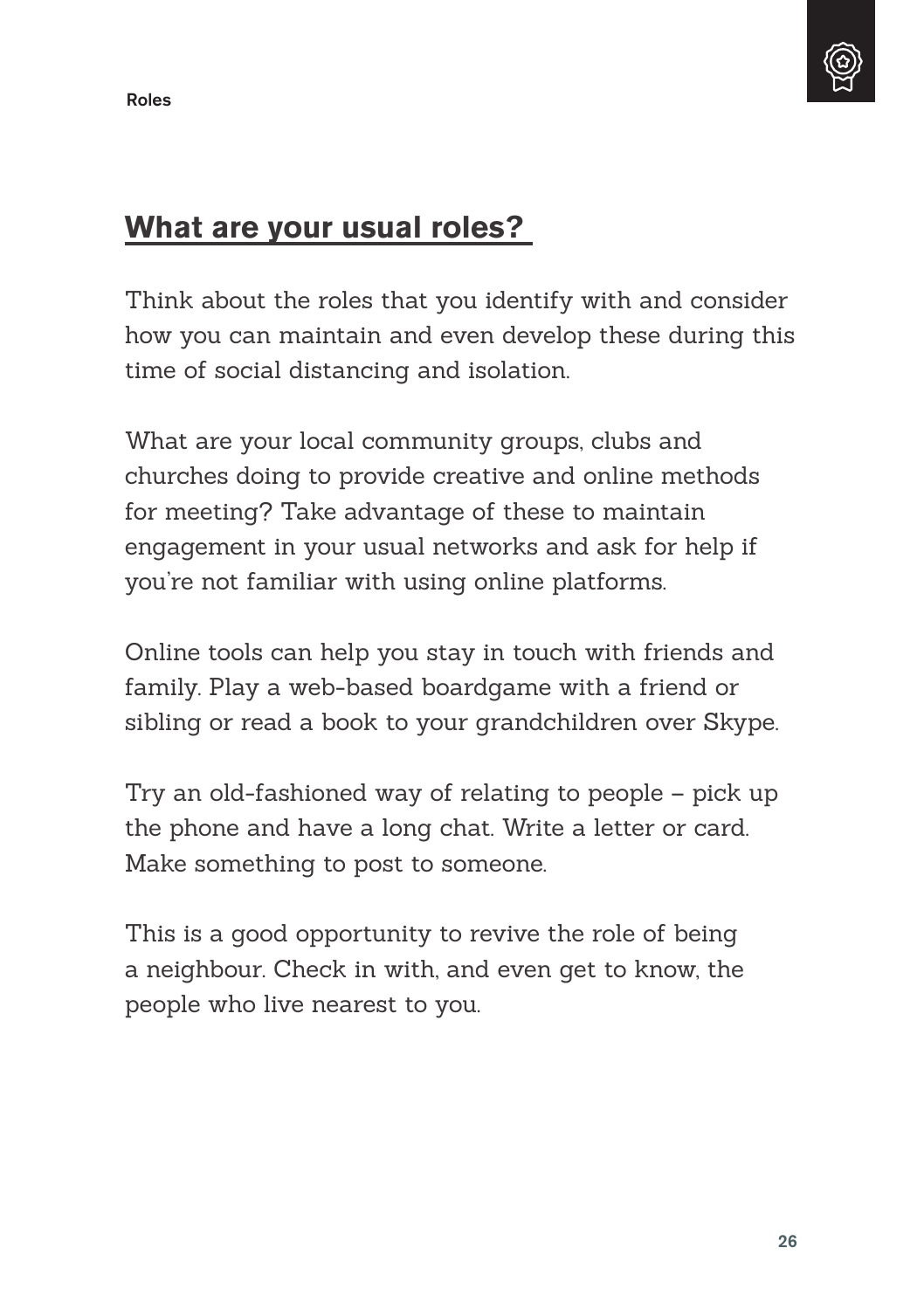

### **Look for hidden treasure...**

We're all experiencing some level of life disruption. It's unpleasant and nobody would sign up for it voluntarily. But it's also possible that some unexpected good may emerge from the experience. Maybe the enforced slowing down or spending more time with family will be really beneficial. Let's look for hidden treasure. The COVID-19 situation means that we may all be living in geographically smaller circles for a while but that doesn't have to stop us living life to the full.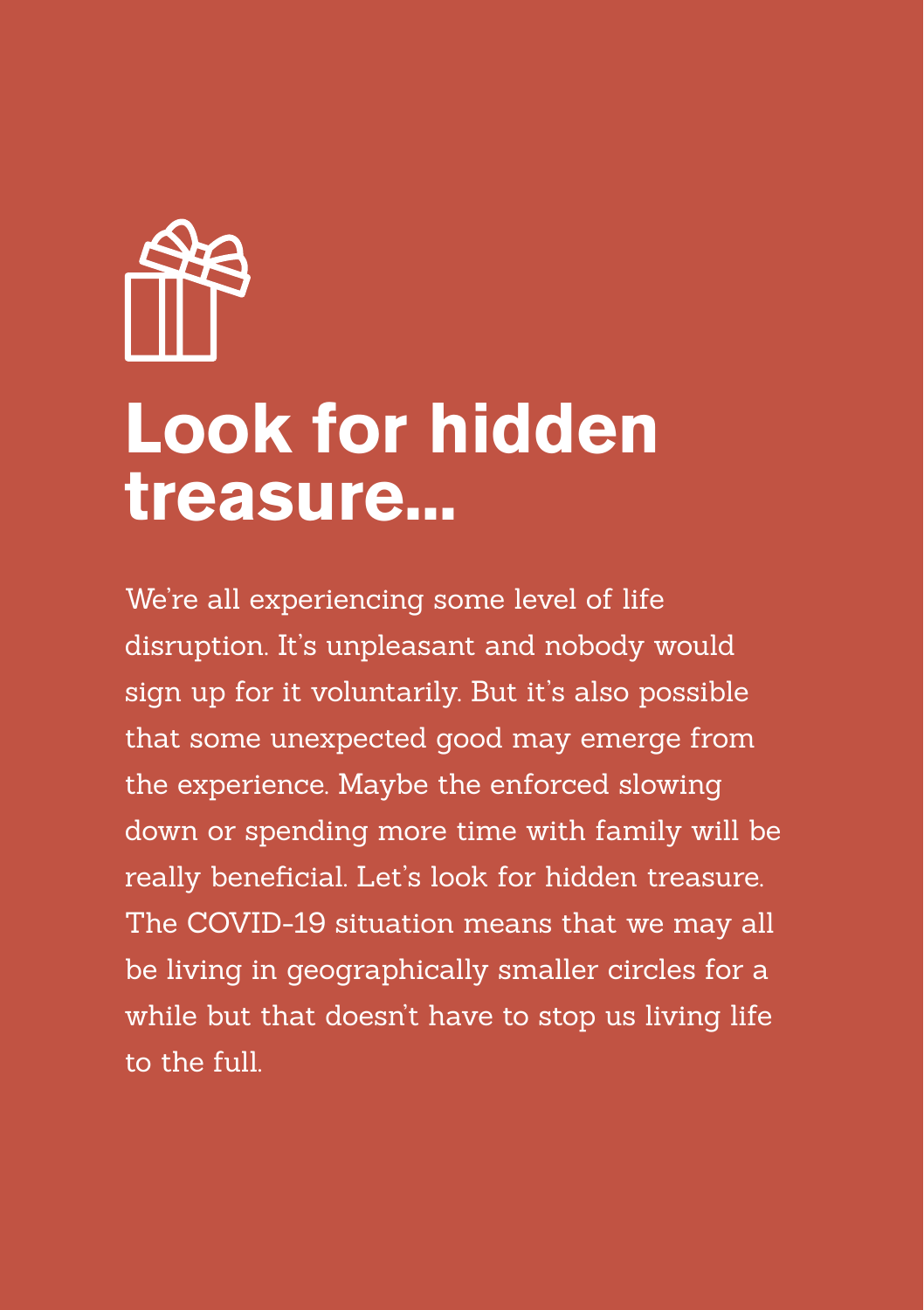

### **So what do Occupational Therapists do?**

Occupational therapists (OTs) are health professionals who support health and wellbeing for people at all life stages. They have a broad understanding of the word 'occupation' – using it to describe everything that people need to do (like looking after themselves), want to do (like going to the movies) or are expected to do (like going to work or handing in assignments).

Illness, injury or developmental challenges can impact peoples' abilities to participate in occupation, so OTs work with people to explore whether making a change to the person, the occupation or the environment might enable occupational participation. Making a change to the person might involve learning new skills or ways of doing things. Making a change to the occupation might be involve doing the same occupation in a different way, or finding a substitute occupation, and changing the environment might involve bringing in new objects or rearranging objects within the space.